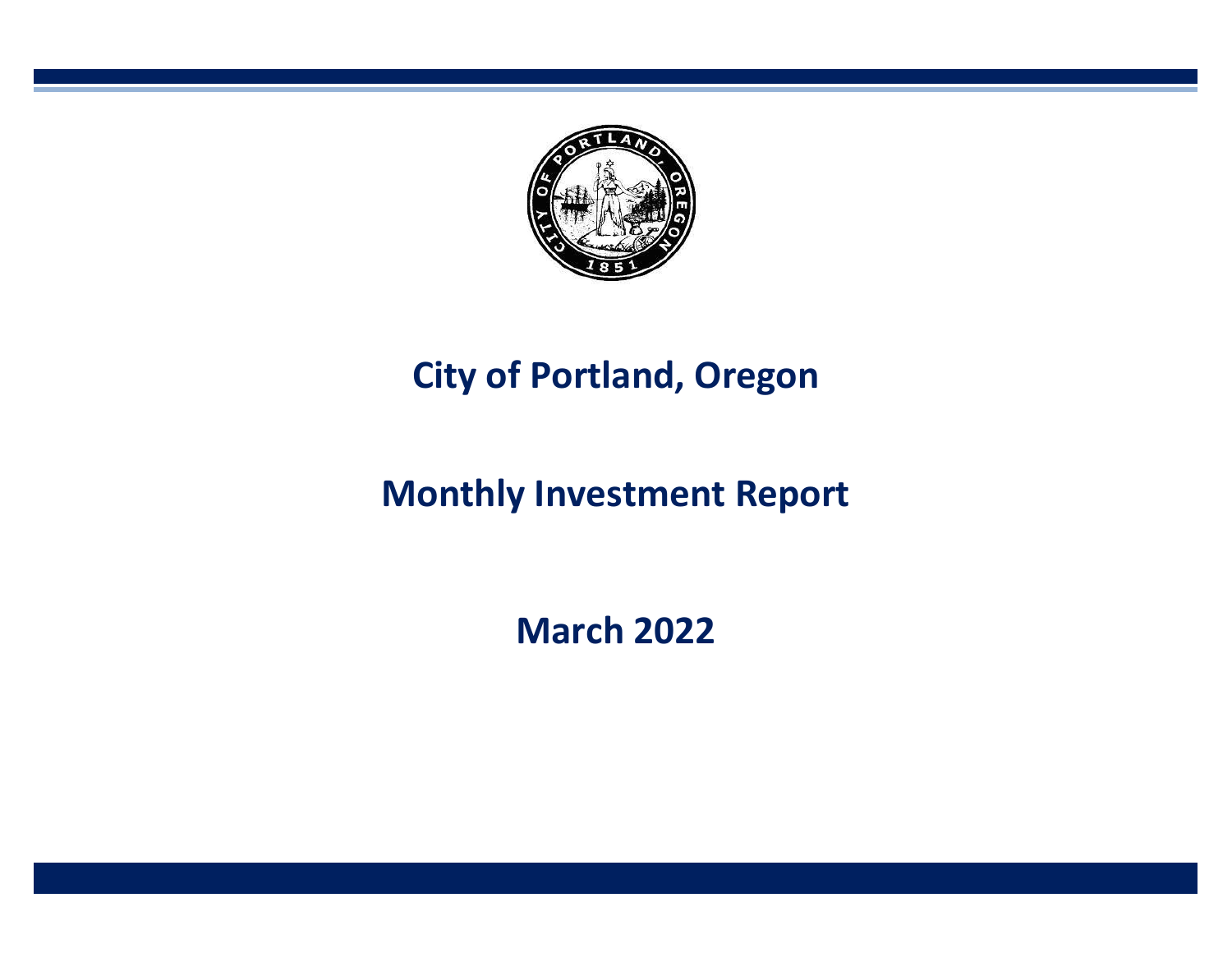#### **City of Portland**

#### **3/31/2022**

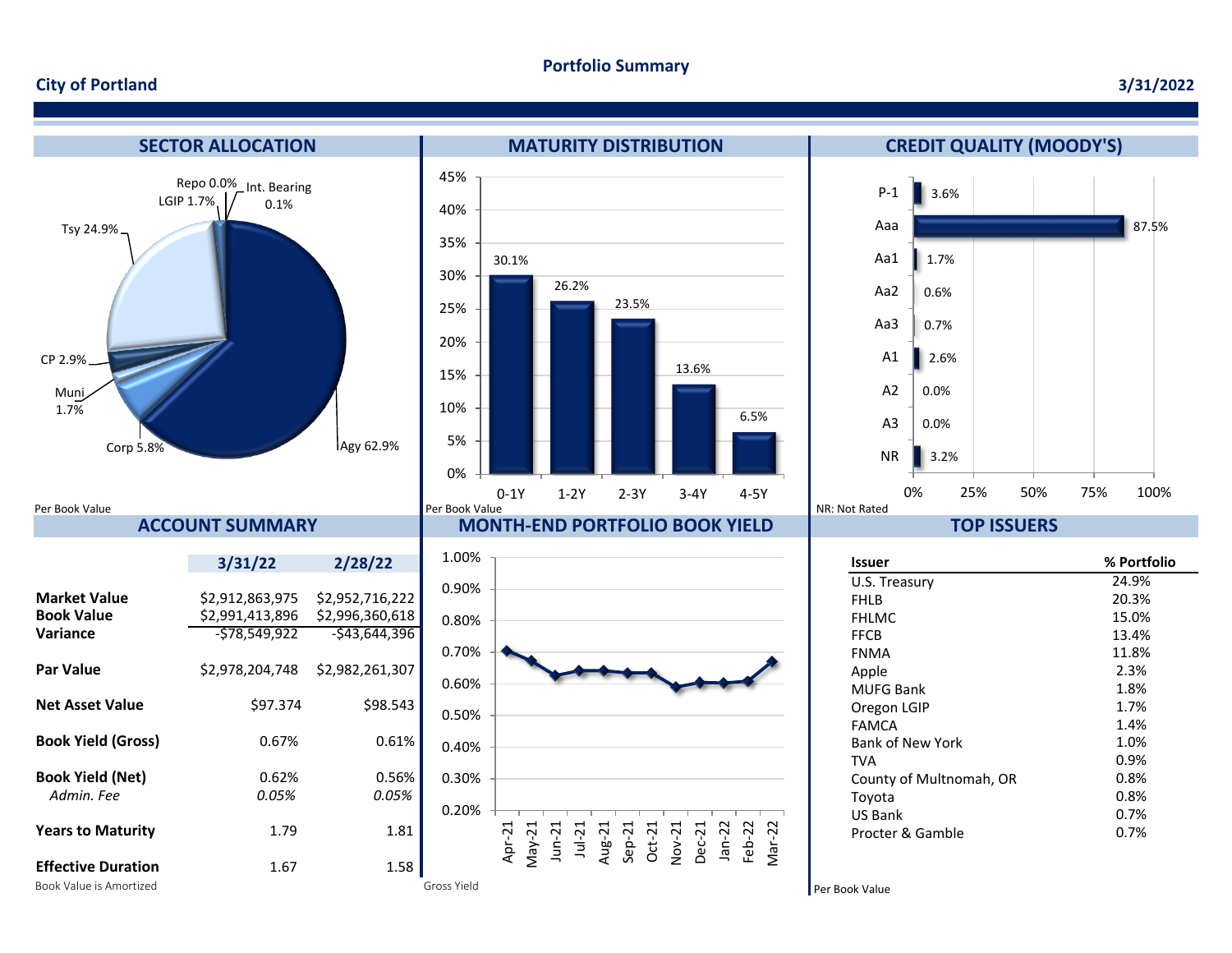| <b>CUSIP</b>               | Investment# | <b>Issuer</b>                | Average<br><b>Balance</b> | <b>Purchase</b><br>Date | <b>Par Value</b> | <b>Market Value</b> | <b>Book Value</b> | <b>Stated</b><br>Rate | <b>YTM</b><br>365 Moody's | S&P            | <b>Maturity</b><br>Date |
|----------------------------|-------------|------------------------------|---------------------------|-------------------------|------------------|---------------------|-------------------|-----------------------|---------------------------|----------------|-------------------------|
| <b>MMF Savings Account</b> |             |                              |                           |                         |                  |                     |                   |                       |                           |                |                         |
| SYS1223                    | 1223        | Advantis CU                  |                           |                         | 249,877.40       | 249,877.40          | 249,877.40        | 0.350                 | 0.350                     |                |                         |
| SYS1221                    | 1221        | <b>Beneficial State Bank</b> |                           |                         | 253,201.21       | 253,201.21          | 253,201.21        | 0.150                 | 0.150                     |                |                         |
| SYS1222                    | 1222        | <b>Beneficial State Bank</b> |                           |                         | 247,976.30       | 247,976.30          | 247,976.30        | 0.150                 | 0.150                     |                |                         |
| SYS1220                    | 1220        | Columbia Bank                |                           |                         | 246,900.73       | 246,900.73          | 246,900.73        | 0.050                 | 0.050                     |                |                         |
| SYS1218                    | 1218        | The Commerce Bank            |                           |                         | 251,490.59       | 251,490.59          | 251,490.59        | 0.050                 | 0.050                     |                |                         |
| SYS1219                    | 1219        | OnPoint Community CU         |                           |                         | 251,855.82       | 251,855.82          | 251,855.82        | 0.250                 | 0.250                     |                |                         |
| SYS1216                    | 1216        | Umpqua Bank                  |                           |                         | 246,959.89       | 246,959.89          | 246,959.89        | 0.150                 | 0.150                     |                |                         |
| SYS1217                    | 1217        | Unitus Community CU          |                           |                         | 252,663.37       | 252,663.37          | 252,663.37        | 0.100                 | 0.100                     |                |                         |
| SYS1269                    | 1269        | <b>US Bancorp</b>            |                           |                         | 19,263.93        | 19,263.93           | 19,263.93         | 0.010                 | 0.010                     |                |                         |
| SYS1224                    | 1224        | Willamette Community Bank    |                           |                         | 0.00             | 0.00                | 0.00              | 0.600                 | 0.600                     |                |                         |
|                            |             | <b>Subtotal and Average</b>  | 2,020,053.00              |                         | 2,020,189.24     | 2,020,189.24        | 2,020,189.24      |                       | 0.155                     |                |                         |
| <b>Oregon LGIP</b>         |             |                              |                           |                         |                  |                     |                   |                       |                           |                |                         |
| <b>CITY</b>                | 1214        | Oregon LGIP                  |                           |                         | 50,538,369.26    | 50,538,369.26       | 50,538,369.26     | 0.500                 | 0.500                     |                |                         |
| <b>SPEC PROJ</b>           | 1215        | Oregon LGIP                  |                           |                         | 494,189.72       | 494,189.72          | 494,189.72        | 0.500                 | 0.500                     |                |                         |
|                            |             | <b>Subtotal and Average</b>  | 72,123,561.42             |                         | 51,032,558.98    | 51,032,558.98       | 51,032,558.98     |                       | 0.500                     |                |                         |
| <b>Corporate Notes</b>     |             |                              |                           |                         |                  |                     |                   |                       |                           |                |                         |
| 037833CQ1                  | 1080        | Apple                        |                           | 05/09/2019              | 5,950,000.00     | 5,947,144.00        | 5,948,603.23      | 2.300                 | 2.521<br>Aa1              |                | AA+ 05/11/2022          |
| 037833BF6                  | 1081        | Apple                        |                           | 05/16/2019              | 3,000,000.00     | 3,006,180.00        | 3,000,731.20      | 2.700                 | 2.482<br>Aa1              |                | AA+ 05/13/2022          |
| 037833BF6                  | 1082        | Apple                        |                           | 03/13/2020              | 10,000,000.00    | 10,020,600.00       | 10,018,205.38     | 2.700                 | 1.116<br>Aa1              |                | AA+ 05/13/2022          |
| 037833DL1                  | 1083        | Apple                        |                           | 09/11/2019              | 5,000,000.00     | 5,008,450.00        | 4,999,874.07      | 1.700                 | 1.706<br>Aa1              |                | AA+ 09/11/2022          |
| 037833DV9                  | 1084        | Apple                        |                           | 05/11/2020              | 10,000,000.00    | 9,871,400.00        | 9,989,925.93      | 0.750                 | 0.842<br>Aa1              |                | AA+ 05/11/2023          |
| 037833AK6                  | 1286        | Apple                        |                           | 05/17/2021              | 4,724,000.00     | 4,749,509.60        | 4,832,983.88      | 2.400                 | 0.274<br>Aa1              |                | AA+ 05/03/2023          |
| 037833AS9                  | 1364        | Apple                        |                           | 01/27/2022              | 16,274,000.00    | 16,624,053.74       | 17,008,511.79     | 3.450                 | 1.260<br>Aaa              |                | AA+ 05/06/2024          |
| 037833CU2                  | 1365        | Apple                        |                           | 01/27/2022              | 12,747,000.00    | 12,852,035.28       | 13,149,322.55     | 2.850                 | 1.327<br>Aaa              |                | AA+ 05/11/2024          |
| 023135BW5                  | 1361        | Amazon                       |                           | 01/21/2022              | 9,409,000.00     | 9,057,103.40        | 9,264,933.38      | 0.450                 | 1.186                     | A <sub>1</sub> | AA 05/12/2024           |
| 023135AZ9                  | 1368        | Amazon                       |                           | 01/31/2022              | 10,000,000.00    | 10,082,400.00       | 10,292,983.06     | 2.800                 | 1.546                     | A <sub>1</sub> | AA 08/22/2024           |
| 06406RAL1                  | 1367        | Bank of New York             |                           | 01/28/2022              | 6,210,000.00     | 6,125,419.80        | 6,295,338.00      | 2.100                 | 1.550                     | A1             | A 10/24/2024            |
| 06406RAL1                  | 1371        | Bank of New York             |                           | 02/18/2022              | 9,351,000.00     | 9,223,639.38        | 9,381,020.78      | 2.100                 | 1.970                     | A <sub>1</sub> | A 10/24/2024            |
| 06406HDA4                  | 1373        | Bank of New York             |                           | 03/02/2022              | 6,514,000.00     | 6,541,293.66        | 6,681,127.30      | 3.000                 | 2.082                     | A1             | A 02/24/2025            |
| 06406RAL1                  | 1376        | Bank of New York             |                           | 03/14/2022              | 3,000,000.00     | 2,959,140.00        | 2,987,480.59      | 2.100                 | 2.268                     | A1             | A 10/24/2024            |
| 06406HCV9                  | 1377        | Bank of New York             |                           | 03/15/2022              | 3,510,000.00     | 3,568,617.00        | 3,578,118.43      | 3.400                 | 2.418                     | A1             | A 04/15/2024            |
| 06406HCX5                  | 1386        | Bank of New York             |                           | 03/30/2022              | 2,200,000.00     | 2,223,980.00        | 2,220,546.65      | 3.250                 | 2.851                     | A <sub>1</sub> | A 09/11/2024            |
| 19416QEC0                  | 1285        | Colgate-Palmolive            |                           | 05/14/2021              | 1,500,000.00     | 1,496,970.00        | 1,529,523.06      | 2.100                 | 0.277<br>Aa3              |                | AA- 05/01/2023          |

Portfolio PORT AP Run Date: 04/06/2022 - 13:04 PM (PRF\_PM2) 7.3.0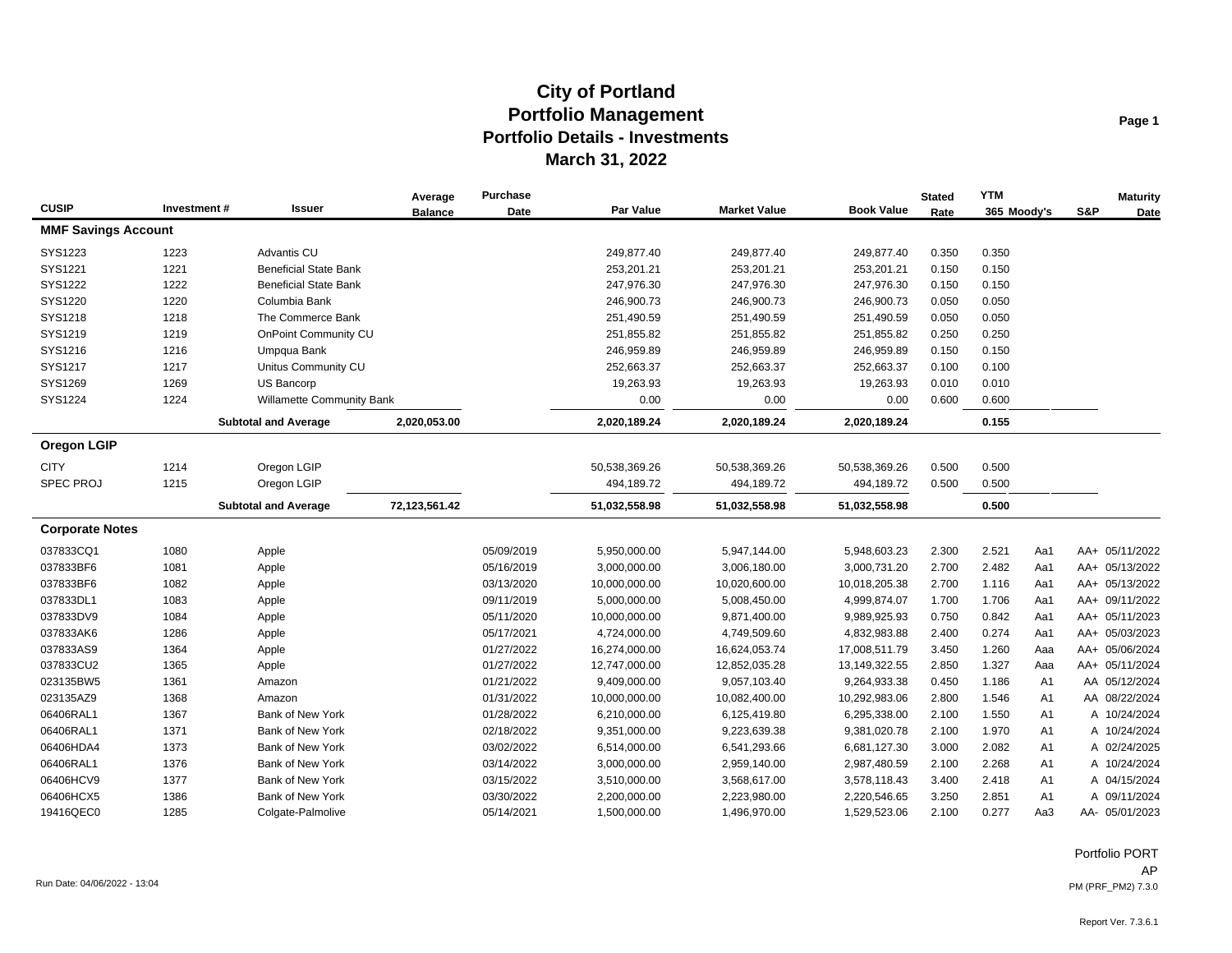|                              |             |                             | Average        | <b>Purchase</b> |                |                     |                   | <b>Stated</b> | <b>YTM</b>  |                |     | <b>Maturity</b> |
|------------------------------|-------------|-----------------------------|----------------|-----------------|----------------|---------------------|-------------------|---------------|-------------|----------------|-----|-----------------|
| <b>CUSIP</b>                 | Investment# | Issuer                      | <b>Balance</b> | Date            | Par Value      | <b>Market Value</b> | <b>Book Value</b> | Rate          | 365 Moody's |                | S&P | Date            |
| <b>Corporate Notes</b>       |             |                             |                |                 |                |                     |                   |               |             |                |     |                 |
| 695114CR7                    | 1383        | PacifiCorp                  |                | 03/28/2022      | 1,500,000.00   | 1,521,900.00        | 1,526,962.66      | 3.600         | 2.671       | A <sub>1</sub> |     | A+ 04/01/2024   |
| 695114CR7                    | 1385        | PacifiCorp                  |                | 03/30/2022      | 1,626,000.00   | 1,649,739.60        | 1,650,112.61      | 3.600         | 2.832       | A1             |     | A+ 04/01/2024   |
| 742718EU9                    | 1100        | Procter & Gamble            |                | 10/11/2019      | 10,779,000.00  | 10,810,905.84       | 10,799,328.92     | 2.150         | 1.613       | Aa3            |     | AA- 08/11/2022  |
| 742718EU9                    | 1101        | Procter & Gamble            |                | 08/30/2019      | 9,294,000.00   | 9,321,510.24        | 9,309,771.77      | 2.150         | 1.666       | Aa3            |     | AA- 08/11/2022  |
| 89236TGW9                    | 1027        | Toyota                      |                | 04/01/2020      | 5,000,000.00   | 5,032,900.00        | 4,999,817.01      | 2.900         | 2.904       | A <sub>1</sub> |     | A+ 03/30/2023   |
| 90331HMS9                    | 1362        | US Bank                     |                | 01/25/2022      | 5,000,000.00   | 4,995,700.00        | 5,166,954.53      | 2.800         | 1.584       | A <sub>1</sub> |     | AA- 01/27/2025  |
| 90331HPL1                    | 1363        | US Bank                     |                | 01/25/2022      | 10,000,000.00  | 9,790,300.00        | 10,131,881.97     | 2.050         | 1.567       | A <sub>1</sub> |     | AA- 01/21/2025  |
| 90331HMS9                    | 1375        | US Bank                     |                | 03/14/2022      | 5,000,000.00   | 4,995,700.00        | 5,056,111.13      | 2.800         | 2.386       | A <sub>1</sub> |     | AA- 01/27/2025  |
| 931142EK5                    | 1380        | Walmart                     |                | 03/23/2022      | 4,173,000.00   | 4,244,107.92        | 4,241,294.42      | 3.400         | 2.050       | Aa2            |     | AA 06/26/2023   |
|                              |             | <b>Subtotal and Average</b> | 161,168,081.70 |                 | 171,761,000.00 | 171,720,699.46      | 174,061,464.30    |               | 1.626       |                |     |                 |
| <b>Commercial Paper</b>      |             |                             |                |                 |                |                     |                   |               |             |                |     |                 |
| 19424JHQ2                    | 1378        | <b>Collateralized CP</b>    |                | 03/16/2022      | 15,000,000.00  | 14,925,150.00       | 14,921,458.32     | 1.300         | 1.326       | $P-1$          |     | A-1 08/24/2022  |
| 62479MFE8                    | 1350        | <b>MUFG Bank</b>            |                | 01/05/2022      | 30,000,000.00  | 29,946,900.00       | 29,981,500.00     | 0.300         | 0.305       | $P-1$          |     | A-1 06/14/2022  |
| 62479MDV2                    | 1356        | <b>MUFG Bank</b>            |                | 01/14/2022      | 23,000,000.00  | 22,992,410.00       | 22,996,064.45     | 0.220         | 0.223       | $P-1$          |     | A-1 04/29/2022  |
| 89233HGE8                    | 1374        | Toyota                      |                | 03/10/2022      | 20,000,000.00  | 19,939,400.00       | 19,946,266.67     | 0.930         | 0.946       | $P-1$          |     | A-1+ 07/14/2022 |
|                              |             | <b>Subtotal and Average</b> | 74,822,572.23  |                 | 88,000,000.00  | 87,803,860.00       | 87,845,289.44     |               | 0.602       |                |     |                 |
| <b>Federal Agency Coupon</b> |             |                             |                |                 |                |                     |                   |               |             |                |     |                 |
| 31422B3S7                    | 1117        | <b>FAMCA</b>                |                | 12/01/2020      | 15,000,000.00  | 14,003,700.00       | 15,000,000.00     | 0.520         | 0.520       |                |     | 09/29/2025      |
| 31422XRE4                    | 1346        | <b>FAMCA</b>                |                | 12/14/2021      | 25,000,000.00  | 24,688,500.00       | 25,000,000.00     | 0.500         | 0.500       |                |     | 03/31/2023      |
| 3133EJTB5                    | 1022        | <b>FFCB</b>                 |                | 07/17/2018      | 11,396,000.00  | 11,412,410.24       | 11,395,708.06     | 2.800         | 2.838       | Aaa            |     | AA+ 04/27/2022  |
| 3133EJTB5                    | 1023        | <b>FFCB</b>                 |                | 07/17/2018      | 4,000,000.00   | 4,005,760.00        | 3,999,898.29      | 2.800         | 2.838       | Aaa            |     | AA+ 04/27/2022  |
| 3133EMGP1                    | 1024        | <b>FFCB</b>                 |                | 11/19/2020      | 25,000,000.00  | 24,986,000.00       | 24,999,329.61     | 0.150         | 0.171       | Aaa            |     | AA+ 05/16/2022  |
| 3133ELVX9                    | 1026        | <b>FFCB</b>                 |                | 04/08/2020      | 5,000,000.00   | 4,851,000.00        | 5,000,000.00      | 0.875         | 0.875       | Aaa            |     | AA+ 04/08/2024  |
| 3133EMER9                    | 1030        | <b>FFCB</b>                 |                | 11/20/2020      | 22,880,000.00  | 21,630,523.20       | 22,864,574.60     | 0.470         | 0.494       | Aaa            |     | AA+ 01/27/2025  |
| 3133EL2A1                    | 1033        | <b>FFCB</b>                 |                | 07/28/2020      | 10,000,000.00  | 9,434,300.00        | 9,992,780.56      | 0.400         | 0.426       | Aaa            |     | AA+ 01/28/2025  |
| 3133EL3Y8                    | 1036        | <b>FFCB</b>                 |                | 08/13/2020      | 5,000,000.00   | 4,607,700.00        | 5,000,000.00      | 0.670         | 0.670       | Aaa            |     | AA+ 08/13/2026  |
| 3133EMPH9                    | 1237        | <b>FFCB</b>                 |                | 02/03/2021      | 9,000,000.00   | 8,890,470.00        | 8,997,886.00      | 0.125         | 0.153       | Aaa            |     | AA+ 02/03/2023  |
| 3133EMPH9                    | 1238        | <b>FFCB</b>                 |                | 02/03/2021      | 24,000,000.00  | 23,707,920.00       | 23,994,362.67     | 0.125         | 0.153       | Aaa            |     | AA+ 02/03/2023  |
| 3133EKNR3                    | 1241        | <b>FFCB</b>                 |                | 02/23/2021      | 5,000,000.00   | 5,012,550.00        | 5,017,926.09      | 2.200         | 0.116       | Aaa            |     | AA+ 06/03/2022  |
| 3133EKZY5                    | 1247        | <b>FFCB</b>                 |                | 03/01/2021      | 3,294,000.00   | 3,297,557.52        | 3,301,869.99      | 1.550         | 0.115       | Aaa            |     | AA+ 06/01/2022  |
| 3133ELE75                    | 1250        | <b>FFCB</b>                 |                | 03/01/2021      | 3,785,000.00   | 3,782,047.70        | 3,785,864.90      | 0.250         | 0.115       | Aaa            |     | AA+ 06/02/2022  |
| 3133EMWH1                    | 1275        | <b>FFCB</b>                 |                | 04/22/2021      | 20,000,000.00  | 18,965,200.00       | 19,992,355.80     | 0.710         | 0.723       | Aaa            |     | AA+ 04/21/2025  |
| 3133EMYX4                    | 1281        | <b>FFCB</b>                 |                | 05/10/2021      | 2,500,000.00   | 2,452,450.00        | 2,498,226.67      | 0.125         | 0.189       | Aaa            |     | AA+ 05/10/2023  |

Portfolio PORT AP Run Date: 04/06/2022 - 13:04 PM (PRF\_PM2) 7.3.0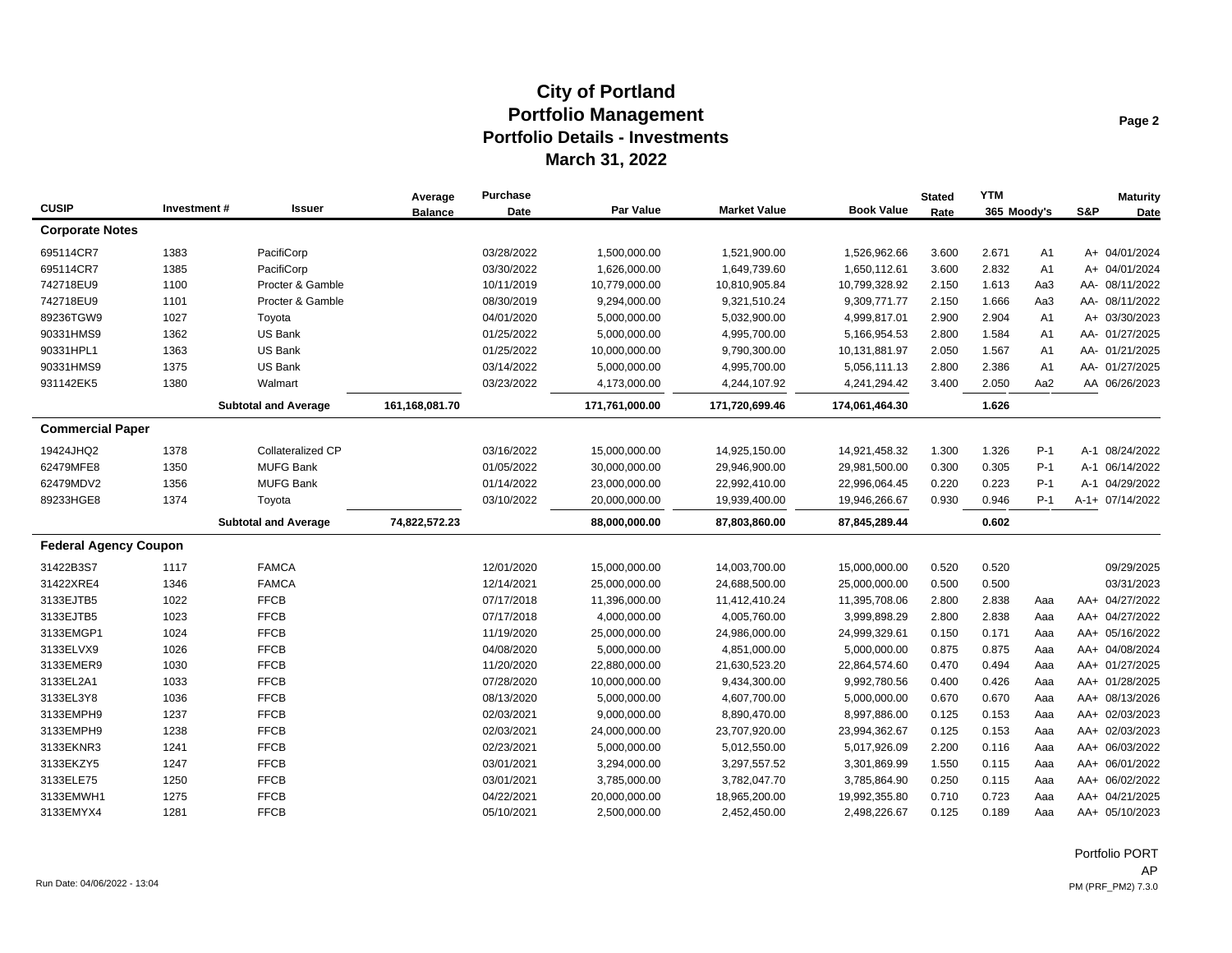|                              |             |             | Average        | Purchase   |               |                     |                   | <b>Stated</b> | <b>YTM</b>  |     |     | <b>Maturity</b> |
|------------------------------|-------------|-------------|----------------|------------|---------------|---------------------|-------------------|---------------|-------------|-----|-----|-----------------|
| <b>CUSIP</b>                 | Investment# | Issuer      | <b>Balance</b> | Date       | Par Value     | <b>Market Value</b> | <b>Book Value</b> | Rate          | 365 Moody's |     | S&P | Date            |
| <b>Federal Agency Coupon</b> |             |             |                |            |               |                     |                   |               |             |     |     |                 |
| 3133EMYX4                    | 1283        | <b>FFCB</b> |                | 05/10/2021 | 15,000,000.00 | 14,714,700.00       | 14,989,360.00     | 0.125         | 0.189       | Aaa |     | AA+ 05/10/2023  |
| 3133EMT28                    | 1312        | <b>FFCB</b> |                | 07/19/2021 | 10,000,000.00 | 9,190,900.00        | 10,000,000.00     | 1.190         | 1.190       | Aaa |     | AA+ 07/19/2028  |
| 3133ENEJ5                    | 1333        | <b>FFCB</b> |                | 11/18/2021 | 10,000,000.00 | 9,611,000.00        | 9,989,916.20      | 0.875         | 0.914       | Aaa |     | AA+ 11/18/2024  |
| 3133ENGF1                    | 1338        | <b>FFCB</b> |                | 12/03/2021 | 15,000,000.00 | 14,584,950.00       | 14,981,824.51     | 0.500         | 0.573       | Aaa |     | AA+ 12/01/2023  |
| 3133ENDK3                    | 1344        | <b>FFCB</b> |                | 12/08/2021 | 30,000,000.00 | 29,451,000.00       | 29,923,495.60     | 0.350         | 0.566       | Aaa |     | AA+ 06/08/2023  |
| 3133ENDK3                    | 1345        | <b>FFCB</b> |                | 12/08/2021 | 30,000,000.00 | 29,451,000.00       | 29,926,935.56     | 0.350         | 0.556       | Aaa |     | AA+ 06/08/2023  |
| 3133ENKS8                    | 1354        | <b>FFCB</b> |                | 01/11/2022 | 7,500,000.00  | 7,228,800.00        | 7,484,380.81      | 1.125         | 1.202       | Aaa |     | AA+ 01/06/2025  |
| 3130AJPU7                    | 1044        | <b>FHLB</b> |                | 06/12/2020 | 25,000,000.00 | 24,986,000.00       | 24,999,694.80     | 0.250         | 0.257       | Aaa |     | AA+ 06/03/2022  |
| 3130AEBM1                    | 1045        | <b>FHLB</b> |                | 07/16/2018 | 10,865,000.00 | 10,914,435.75       | 10,863,851.98     | 2.750         | 2.807       | Aaa |     | AA+ 06/10/2022  |
| 313379Q69                    | 1047        | <b>FHLB</b> |                | 07/03/2019 | 10,000,000.00 | 10,031,100.00       | 10,005,250.40     | 2.125         | 1.842       | Aaa |     | AA+ 06/10/2022  |
| 3130AJY52                    | 1048        | <b>FHLB</b> |                | 08/14/2020 | 5,000,000.00  | 4,985,150.00        | 4,998,239.35      | 0.125         | 0.222       | Aaa |     | AA+ 08/12/2022  |
| 3130AJY52                    | 1049        | <b>FHLB</b> |                | 08/14/2020 | 5,000,000.00  | 4,985,150.00        | 4,998,239.35      | 0.125         | 0.222       | Aaa |     | AA+ 08/12/2022  |
| 313380GJ0                    | 1050        | <b>FHLB</b> |                | 10/21/2020 | 8,700,000.00  | 8,738,106.00        | 8,769,520.70      | 2.000         | 0.175       | Aaa |     | AA+ 09/09/2022  |
| 3130AJ7E3                    | 1051        | <b>FHLB</b> |                | 02/21/2020 | 5,000,000.00  | 4,990,300.00        | 4,997,298.14      | 1.375         | 1.438       | Aaa |     | AA+ 02/17/2023  |
| 3130AJ7E3                    | 1052        | <b>FHLB</b> |                | 02/21/2020 | 2,000,000.00  | 1,996,120.00        | 1,998,919.26      | 1.375         | 1.438       | Aaa |     | AA+ 02/17/2023  |
| 3130AFW94                    | 1053        | <b>FHLB</b> |                | 02/15/2019 | 10,000,000.00 | 10,031,100.00       | 9,986,769.30      | 2.500         | 2.576       | Aaa |     | AA+ 02/13/2024  |
| 3130AFW94                    | 1054        | <b>FHLB</b> |                | 02/15/2019 | 5,000,000.00  | 5,015,550.00        | 4,993,384.65      | 2.500         | 2.576       | Aaa |     | AA+ 02/13/2024  |
| 3130A2UW4                    | 1055        | <b>FHLB</b> |                | 11/24/2020 | 6,600,000.00  | 6,663,030.00        | 7,008,079.30      | 2.875         | 0.333       | Aaa |     | AA+ 09/13/2024  |
| 3130AJHU6                    | 1056        | <b>FHLB</b> |                | 04/16/2020 | 10,000,000.00 | 9,426,500.00        | 9,969,848.28      | 0.500         | 0.601       | Aaa |     | AA+ 04/14/2025  |
| 3130AJ4B2                    | 1057        | <b>FHLB</b> |                | 04/16/2020 | 12,265,000.00 | 11,778,570.10       | 12,635,890.49     | 1.625         | 0.991       | Aaa |     | AA+ 03/12/2027  |
| 313379Q69                    | 1240        | <b>FHLB</b> |                | 02/22/2021 | 4,250,000.00  | 4,263,217.50        | 4,266,479.65      | 2.125         | 0.100       | Aaa |     | AA+ 06/10/2022  |
| 3130AL6F6                    | 1242        | <b>FHLB</b> |                | 02/25/2021 | 20,000,000.00 | 18,384,600.00       | 19,955,328.57     | 1.000         | 1.039       | Aaa |     | AA+ 02/25/2028  |
| 3130ALE34                    | 1243        | <b>FHLB</b> |                | 02/25/2021 | 10,000,000.00 | 9,247,100.00        | 10,000,000.00     | 1.100         | 1.115       | Aaa |     | AA+ 02/25/2028  |
| 3130AJPU7                    | 1248        | <b>FHLB</b> |                | 03/01/2021 | 1,090,000.00  | 1,089,389.60        | 1,090,253.16      | 0.250         | 0.115       | Aaa |     | AA+ 06/03/2022  |
| 313379Q69                    | 1251        | <b>FHLB</b> |                | 03/01/2021 | 3,990,000.00  | 4,002,408.90        | 4,005,355.35      | 2.125         | 0.115       | Aaa |     | AA+ 06/10/2022  |
| 313379Q69                    | 1252        | <b>FHLB</b> |                | 03/05/2021 | 22,000,000.00 | 22,068,420.00       | 22,084,450.84     | 2.125         | 0.120       | Aaa |     | AA+ 06/10/2022  |
| 3130ALRG1                    | 1255        | <b>FHLB</b> |                | 03/18/2021 | 3,000,000.00  | 2,954,430.00        | 2,998,411.96      | 0.125         | 0.180       | Aaa |     | AA+ 03/17/2023  |
| 3133834G3                    | 1279        | <b>FHLB</b> |                | 05/05/2021 | 20,665,000.00 | 20,703,850.20       | 21,140,427.65     | 2.125         | 0.185       | Aaa |     | AA+ 06/09/2023  |
| 3133834G3                    | 1288        | <b>FHLB</b> |                | 05/20/2021 | 3,810,000.00  | 3,817,162.80        | 3,898,310.48      | 2.125         | 0.171       | Aaa |     | AA+ 06/09/2023  |
| 3133834G3                    | 1289        | <b>FHLB</b> |                | 05/20/2021 | 8,435,000.00  | 8,450,857.80        | 8,631,239.42      | 2.125         | 0.164       | Aaa |     | AA+ 06/09/2023  |
| 3130AMNF5                    | 1292        | <b>FHLB</b> |                | 06/09/2021 | 15,000,000.00 | 14,723,250.00       | 14,998,395.00     | 0.150         | 0.159       | Aaa |     | AA+ 06/09/2023  |
| 3130AMQR6                    | 1294        | <b>FHLB</b> |                | 06/07/2021 | 20,000,000.00 | 19,218,200.00       | 20,000,000.00     | 0.350         | 0.350       | Aaa |     | AA+ 06/07/2024  |
| 3130AMRY0                    | 1295        | <b>FHLB</b> |                | 06/04/2021 | 40,000,000.00 | 39,124,400.00       | 39,978,422.28     | 0.125         | 0.171       | Aaa |     | AA+ 06/02/2023  |
| 3130AMGJ5                    | 1298        | <b>FHLB</b> |                | 06/11/2021 | 4,845,000.00  | 4,589,377.80        | 4,844,241.49      | 0.625         | 0.630       | Aaa |     | AA+ 02/26/2025  |
| 3130A5P45                    | 1307        | <b>FHLB</b> |                | 07/06/2021 | 6,100,000.00  | 6,119,642.00        | 6,126,742.34      | 2.375         | 0.086       | Aaa |     | AA+ 06/10/2022  |
| 3130AJPU7                    | 1308        | <b>FHLB</b> |                | 07/06/2021 | 3,500,000.00  | 3,498,040.00        | 3,500,986.22      | 0.250         | 0.086       | Aaa |     | AA+ 06/03/2022  |

Portfolio PORT AP Run Date: 04/06/2022 - 13:04 PM (PRF\_PM2) 7.3.0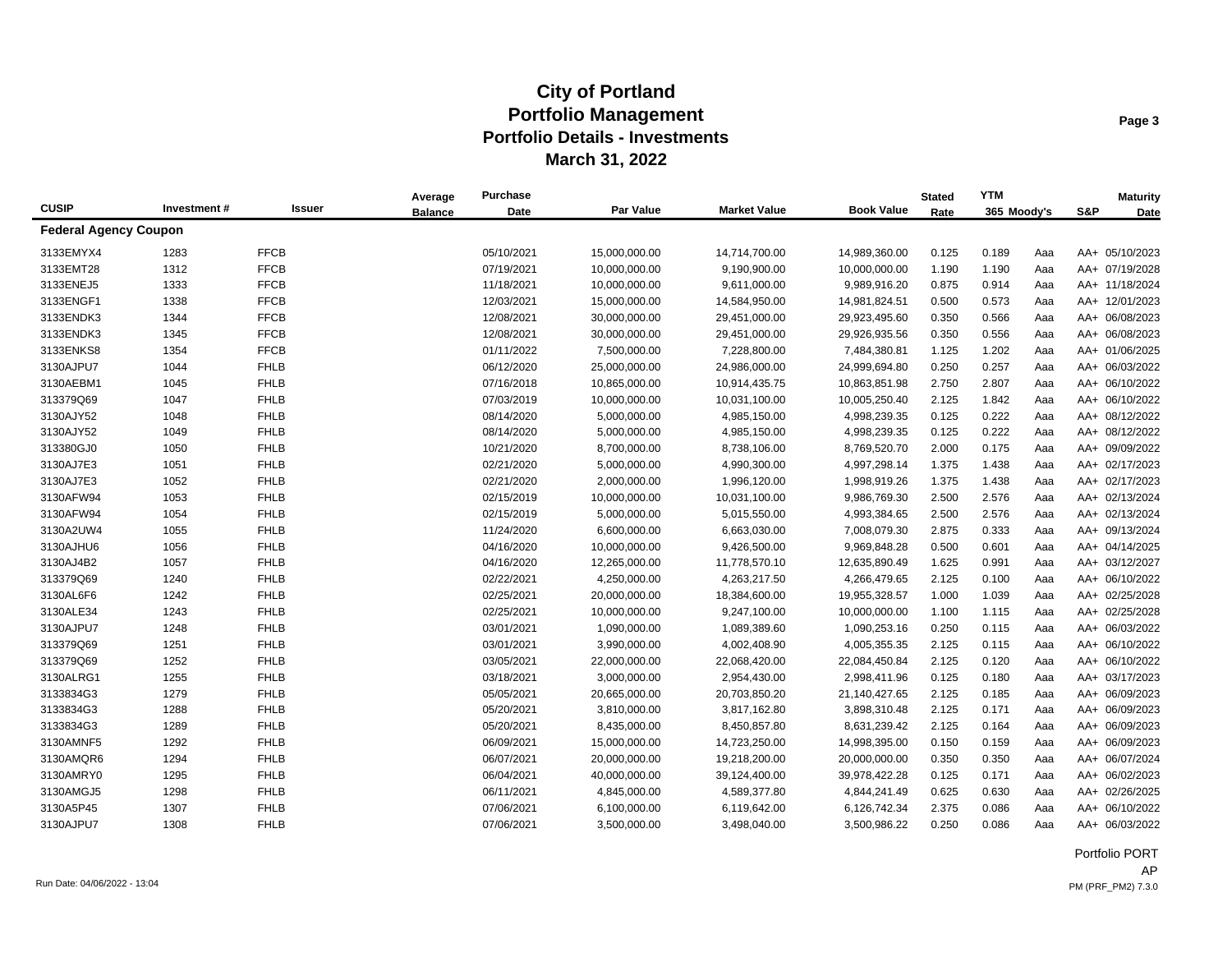|                              |             |               | Average        | <b>Purchase</b> |               |                     |                   | <b>Stated</b> | <b>YTM</b>  |     |     | <b>Maturity</b> |
|------------------------------|-------------|---------------|----------------|-----------------|---------------|---------------------|-------------------|---------------|-------------|-----|-----|-----------------|
| <b>CUSIP</b>                 | Investment# | <b>Issuer</b> | <b>Balance</b> | Date            | Par Value     | <b>Market Value</b> | <b>Book Value</b> | Rate          | 365 Moody's |     | S&P | Date            |
| <b>Federal Agency Coupon</b> |             |               |                |                 |               |                     |                   |               |             |     |     |                 |
| 3130AMT28                    | 1309        | <b>FHLB</b>   |                | 07/07/2021      | 5,470,000.00  | 5,154,709.20        | 5,470,000.00      | 1.000         | 1.000       | Aaa |     | AA+ 06/30/2026  |
| 3130A8HK2                    | 1310        | <b>FHLB</b>   |                | 07/08/2021      | 5,000,000.00  | 4,936,050.00        | 5,147,072.96      | 1.750         | 0.405       | Aaa |     | AA+ 06/14/2024  |
| 3130A8HK2                    | 1311        | <b>FHLB</b>   |                | 07/08/2021      | 6,305,000.00  | 6,224,359.05        | 6,490,539.50      | 1.750         | 0.405       | Aaa |     | AA+ 06/14/2024  |
| 3130ANDT4                    | 1313        | <b>FHLB</b>   |                | 08/16/2021      | 16,600,000.00 | 16,080,088.00       | 16,600,000.00     | 0.375         | 0.375       | Aaa |     | AA+ 02/16/2024  |
| 3130AJPU7                    | 1314        | <b>FHLB</b>   |                | 08/02/2021      | 14,970,000.00 | 14,961,616.80       | 14,974,612.95     | 0.250         | 0.071       | Aaa |     | AA+ 06/03/2022  |
| 3130A8HK2                    | 1318        | <b>FHLB</b>   |                | 09/03/2021      | 10,000,000.00 | 9,872,100.00        | 10,299,375.32     | 1.750         | 0.382       | Aaa |     | AA+ 06/14/2024  |
| 3130ANYM6                    | 1320        | <b>FHLB</b>   |                | 09/10/2021      | 16,000,000.00 | 15,566,240.00       | 15,975,709.83     | 0.125         | 0.233       | Aaa |     | AA+ 08/28/2023  |
| 3130ANYM6                    | 1321        | <b>FHLB</b>   |                | 09/23/2021      | 15,000,000.00 | 14,593,350.00       | 14,978,727.88     | 0.125         | 0.226       | Aaa |     | AA+ 08/28/2023  |
| 3130APBH7                    | 1323        | <b>FHLB</b>   |                | 09/30/2021      | 25,000,000.00 | 23,910,000.00       | 25,000,000.00     | 0.570         | 0.570       | Aaa |     | AA+ 09/30/2024  |
| 3130APCH6                    | 1324        | <b>FHLB</b>   |                | 09/29/2021      | 15,000,000.00 | 14,007,300.00       | 15,000,000.00     | 1.125         | 1.125       | Aaa |     | AA+ 09/29/2026  |
| 3130APUK9                    | 1328        | <b>FHLB</b>   |                | 11/24/2021      | 25,000,000.00 | 24,216,500.00       | 25,000,000.00     | 0.720         | 0.720       | Aaa |     | AA+ 05/24/2024  |
| 3130APU29                    | 1329        | <b>FHLB</b>   |                | 11/12/2021      | 15,750,000.00 | 15,329,475.00       | 15,744,159.54     | 0.500         | 0.523       | Aaa |     | AA+ 11/09/2023  |
| 3130APW92                    | 1334        | <b>FHLB</b>   |                | 12/03/2021      | 11,250,000.00 | 10,915,987.50       | 11,250,000.00     | 0.875         | 0.875       | Aaa |     | AA+ 06/03/2024  |
| 3130AQA52                    | 1341        | <b>FHLB</b>   |                | 12/22/2021      | 30,000,000.00 | 28,993,800.00       | 30,000,000.00     | 1.250         | 1.250       | Aaa |     | AA+ 06/13/2025  |
| 3130AQA78                    | 1342        | <b>FHLB</b>   |                | 12/14/2021      | 25,000,000.00 | 24,290,000.00       | 25,000,000.00     | 0.900         | 0.900       | Aaa |     | AA+ 06/14/2024  |
| 3130AQB51                    | 1343        | <b>FHLB</b>   |                | 12/17/2021      | 25,000,000.00 | 24,284,500.00       | 25,000,000.00     | 1.050         | 1.050       | Aaa |     | AA+ 09/17/2024  |
| 3130AQD59                    | 1347        | <b>FHLB</b>   |                | 12/30/2021      | 20,000,000.00 | 19,389,400.00       | 20,000,000.00     | 1.000         | 1.000       | Aaa |     | AA+ 09/30/2024  |
| 3130AQPB3                    | 1360        | <b>FHLB</b>   |                | 02/04/2022      | 15,000,000.00 | 14,680,350.00       | 15,000,000.00     | 1.125         | 1.125       | Aaa |     | AA+ 06/14/2024  |
| 3130AQYY3                    | 1372        | <b>FHLB</b>   |                | 03/10/2022      | 7,500,000.00  | 7,403,775.00        | 7,500,000.00      | 2.500         | 2.500       | Aaa |     | AA+ 03/10/2027  |
| 3137EAEQ8                    | 1066        | <b>FHLMC</b>  |                | 04/20/2020      | 5,000,000.00  | 4,927,800.00        | 4,995,613.43      | 0.375         | 0.459       | Aaa |     | AA+ 04/20/2023  |
| 3137EAEQ8                    | 1067        | <b>FHLMC</b>  |                | 04/20/2020      | 5,000,000.00  | 4,927,800.00        | 4,995,613.43      | 0.375         | 0.459       | Aaa |     | AA+ 04/20/2023  |
| 3137EAEQ8                    | 1068        | <b>FHLMC</b>  |                | 04/20/2020      | 5,000,000.00  | 4,927,800.00        | 4,995,613.43      | 0.375         | 0.459       | Aaa |     | AA+ 04/20/2023  |
| 3137EAFA2                    | 1069        | <b>FHLMC</b>  |                | 12/04/2020      | 15,000,000.00 | 14,519,100.00       | 14,991,708.75     | 0.250         | 0.283       | Aaa |     | AA+ 12/04/2023  |
| 3137EAFA2                    | 1070        | <b>FHLMC</b>  |                | 12/04/2020      | 10,000,000.00 | 9,679,400.00        | 9,994,472.50      | 0.250         | 0.283       | Aaa |     | AA+ 12/04/2023  |
| 3134GXDZ4                    | 1105        | <b>FHLMC</b>  |                | 11/25/2020      | 25,000,000.00 | 23,642,750.00       | 25,000,000.00     | 0.450         | 0.450       | Aaa |     | AA+ 11/25/2024  |
| 3137EAEP0                    | 1107        | <b>FHLMC</b>  |                | 02/14/2020      | 5,000,000.00  | 4,860,350.00        | 4,997,792.35      | 1.500         | 1.516       | Aaa |     | AA+ 02/12/2025  |
| 3137EAEP0                    | 1108        | <b>FHLMC</b>  |                | 02/14/2020      | 5,000,000.00  | 4,860,350.00        | 4,997,792.35      | 1.500         | 1.516       | Aaa |     | AA+ 02/12/2025  |
| 3137EAEP0                    | 1109        | <b>FHLMC</b>  |                | 02/14/2020      | 5,000,000.00  | 4,860,350.00        | 4,997,792.35      | 1.500         | 1.516       | Aaa |     | AA+ 02/12/2025  |
| 3134GVB31                    | 1111        | <b>FHLMC</b>  |                | 06/01/2020      | 25,000,000.00 | 23,539,750.00       | 25,000,000.00     | 0.750         | 0.750       | Aaa |     | AA+ 05/28/2025  |
| 3134GXCV4                    | 1112        | <b>FHLMC</b>  |                | 11/30/2020      | 11,750,000.00 | 11,098,110.00       | 11,750,000.00     | 0.500         | 0.500       | Aaa |     | AA+ 05/30/2025  |
| 3137EAEX3                    | 1113        | <b>FHLMC</b>  |                | 12/11/2020      | 25,000,000.00 | 23,203,000.00       | 24,926,003.31     | 0.375         | 0.461       | Aaa |     | AA+ 09/23/2025  |
| 3137EAEX3                    | 1114        | <b>FHLMC</b>  |                | 09/25/2020      | 5,000,000.00  | 4,640,600.00        | 4,989,520.24      | 0.375         | 0.436       | Aaa |     | AA+ 09/23/2025  |
| 3137EAEX3                    | 1115        | <b>FHLMC</b>  |                | 11/25/2020      | 25,000,000.00 | 23,203,000.00       | 24,894,988.32     | 0.375         | 0.497       | Aaa |     | AA+ 09/23/2025  |
| 3134GWVC7                    | 1116        | <b>FHLMC</b>  |                | 09/29/2020      | 10,000,000.00 | 9,290,800.00        | 10,000,000.00     | 0.500         | 0.500       | Aaa |     | AA+ 09/29/2025  |
| 3134GWW93                    | 1118        | <b>FHLMC</b>  |                | 10/01/2020      | 10,000,000.00 | 9,305,800.00        | 9,997,900.50      | 0.550         | 0.556       | Aaa |     | AA+ 09/30/2025  |
| 3134GW6S0                    | 1119        | <b>FHLMC</b>  |                | 11/10/2020      | 9,200,000.00  | 8,641,652.00        | 9,200,000.00      | 0.610         | 0.610       | Aaa |     | AA+ 11/10/2025  |

Portfolio PORT AP Run Date: 04/06/2022 - 13:04 PM (PRF\_PM2) 7.3.0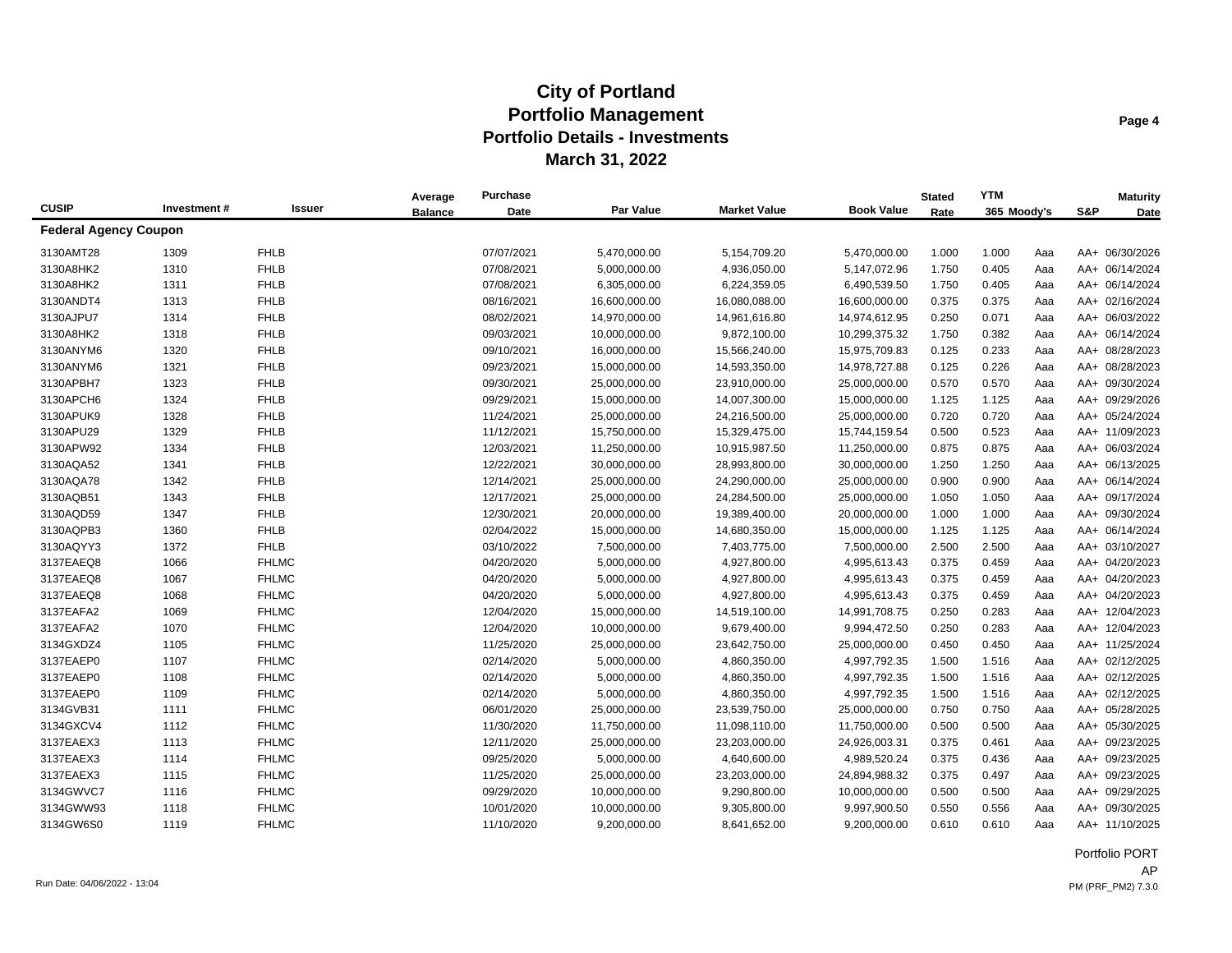|                              |             |              | Average        | <b>Purchase</b> |                  |                     |                   | <b>Stated</b> | <b>YTM</b>  |     |     | <b>Maturity</b> |
|------------------------------|-------------|--------------|----------------|-----------------|------------------|---------------------|-------------------|---------------|-------------|-----|-----|-----------------|
| <b>CUSIP</b>                 | Investment# | Issuer       | <b>Balance</b> | Date            | <b>Par Value</b> | <b>Market Value</b> | <b>Book Value</b> | Rate          | 365 Moody's |     | S&P | Date            |
| <b>Federal Agency Coupon</b> |             |              |                |                 |                  |                     |                   |               |             |     |     |                 |
| 3134GXCR3                    | 1120        | <b>FHLMC</b> |                | 11/24/2020      | 9,250,000.00     | 8,686,860.00        | 9,248,987.90      | 0.625         | 0.628       | Aaa |     | AA+ 11/24/2025  |
| 3134GXES9                    | 1121        | <b>FHLMC</b> |                | 11/25/2020      | 30,000,000.00    | 27,940,500.00       | 30,000,000.00     | 0.610         | 0.610       | Aaa |     | AA+ 05/26/2026  |
| 3134GXCW2                    | 1122        | <b>FHLMC</b> |                | 11/30/2020      | 10,700,000.00    | 9,973,149.00        | 10,700,000.00     | 0.625         | 0.625       | Aaa |     | AA+ 05/28/2026  |
| 3134GWGF7                    | 1123        | <b>FHLMC</b> |                | 08/04/2020      | 10,000,000.00    | 9,337,400.00        | 9,996,020.14      | 0.800         | 0.809       | Aaa |     | AA+ 08/04/2026  |
| 3134GWKQ8                    | 1125        | <b>FHLMC</b> |                | 08/06/2020      | 25,000,000.00    | 23,012,500.00       | 25,000,000.00     | 0.850         | 0.850       | Aaa |     | AA+ 08/06/2027  |
| 3134GXGE8                    | 1126        | <b>FHLMC</b> |                | 12/23/2020      | 20,000,000.00    | 18,432,800.00       | 19,995,090.48     | 1.000         | 1.004       | Aaa |     | AA+ 12/23/2027  |
| 3134GVJ66                    | 1249        | <b>FHLMC</b> |                | 03/01/2021      | 3,388,000.00     | 3,385,357.36        | 3,388,850.33      | 0.250         | 0.115       | Aaa |     | AA+ 06/08/2022  |
| 3137EAET2                    | 1274        | <b>FHLMC</b> |                | 04/20/2021      | 27,841,000.00    | 27,783,925.95       | 27,842,643.16     | 0.125         | 0.106       | Aaa |     | AA+ 07/25/2022  |
| 3137EAEQ8                    | 1287        | <b>FHLMC</b> |                | 05/19/2021      | 25,000,000.00    | 24,639,000.00       | 25,056,178.11     | 0.375         | 0.161       | Aaa |     | AA+ 04/20/2023  |
| 3137EAEV7                    | 1290        | <b>FHLMC</b> |                | 05/20/2021      | 35,000,000.00    | 34,108,200.00       | 35,019,464.99     | 0.250         | 0.210       | Aaa |     | AA+ 08/24/2023  |
| 3137EAET2                    | 1315        | <b>FHLMC</b> |                | 08/02/2021      | 20,000,000.00    | 19,959,000.00       | 20,003,429.69     | 0.125         | 0.071       | Aaa |     | AA+ 07/25/2022  |
| 3137EAEQ8                    | 1335        | <b>FHLMC</b> |                | 11/23/2021      | 26,740,000.00    | 26,353,874.40       | 26,721,410.16     | 0.375         | 0.441       | Aaa |     | AA+ 04/20/2023  |
| 3134GXNS9                    | 1389        | <b>FHLMC</b> |                | 03/31/2022      | 6,500,000.00     | 6,467,175.00        | 6,498,701.32      | 2.250         | 2.258       | Aaa |     | AA+ 12/27/2024  |
| 3135G0V59                    | 1128        | <b>FNMA</b>  |                | 04/12/2019      | 7,500,000.00     | 7,504,650.00        | 7,499,749.44      | 2.250         | 2.364       | Aaa |     | AA+ 04/12/2022  |
| 3135G0V59                    | 1129        | <b>FNMA</b>  |                | 04/12/2019      | 5,000,000.00     | 5,003,100.00        | 4,999,832.96      | 2.250         | 2.364       | Aaa |     | AA+ 04/12/2022  |
| 3135G0W33                    | 1130        | <b>FNMA</b>  |                | 09/06/2019      | 8,000,000.00     | 8,014,720.00        | 7,996,004.44      | 1.375         | 1.494       | Aaa |     | AA+ 09/06/2022  |
| 3135G0W33                    | 1131        | <b>FNMA</b>  |                | 09/06/2019      | 4,000,000.00     | 4,007,360.00        | 3,998,002.22      | 1.375         | 1.494       | Aaa |     | AA+ 09/06/2022  |
| 3135G0W33                    | 1132        | <b>FNMA</b>  |                | 12/09/2020      | 12,349,000.00    | 12,371,722.16       | 12,413,902.17     | 1.375         | 0.152       | Aaa |     | AA+ 09/06/2022  |
| 3135G0W33                    | 1133        | <b>FNMA</b>  |                | 09/06/2019      | 4,000,000.00     | 4,007,360.00        | 3,998,002.22      | 1.375         | 1.494       | Aaa |     | AA+ 09/06/2022  |
| 3135G0W33                    | 1134        | <b>FNMA</b>  |                | 09/06/2019      | 4,000,000.00     | 4,007,360.00        | 3,998,002.22      | 1.375         | 1.494       | Aaa |     | AA+ 09/06/2022  |
| 3135G0T94                    | 1135        | <b>FNMA</b>  |                | 01/23/2018      | 4,000,000.00     | 4,026,080.00        | 3,996,414.43      | 2.375         | 2.495       | Aaa |     | AA+ 01/19/2023  |
| 3135G04Q3                    | 1136        | <b>FNMA</b>  |                | 11/27/2020      | 5,000,000.00     | 4,904,250.00        | 5,001,836.87      | 0.250         | 0.218       | Aaa |     | AA+ 05/22/2023  |
| 3135G04Q3                    | 1137        | <b>FNMA</b>  |                | 11/27/2020      | 1,725,000.00     | 1,691,966.25        | 1,725,622.63      | 0.250         | 0.218       | Aaa |     | AA+ 05/22/2023  |
| 3135G04Q3                    | 1138        | <b>FNMA</b>  |                | 12/03/2020      | 18,729,000.00    | 18,370,339.65       | 18,739,996.60     | 0.250         | 0.198       | Aaa |     | AA+ 05/22/2023  |
| 3135G04Q3                    | 1139        | <b>FNMA</b>  |                | 12/03/2020      | 5,000,000.00     | 4,904,250.00        | 5,002,031.88      | 0.250         | 0.214       | Aaa |     | AA+ 05/22/2023  |
| 3135G05G4                    | 1140        | <b>FNMA</b>  |                | 07/10/2020      | 10,000,000.00    | 9,770,600.00        | 9,990,862.50      | 0.250         | 0.322       | Aaa |     | AA+ 07/10/2023  |
| 3135G06H1                    | 1141        | <b>FNMA</b>  |                | 11/25/2020      | 10,000,000.00    | 9,687,400.00        | 9,993,720.52      | 0.250         | 0.288       | Aaa |     | AA+ 11/27/2023  |
| 3135G06H1                    | 1142        | <b>FNMA</b>  |                | 11/25/2020      | 10,000,000.00    | 9,687,400.00        | 9,993,720.52      | 0.250         | 0.288       | Aaa |     | AA+ 11/27/2023  |
| 3135G06H1                    | 1143        | <b>FNMA</b>  |                | 11/25/2020      | 5,000,000.00     | 4,843,700.00        | 4,996,860.26      | 0.250         | 0.288       | Aaa |     | AA+ 11/27/2023  |
| 3136G4YA5                    | 1144        | <b>FNMA</b>  |                | 07/27/2020      | 3,283,000.00     | 3,169,244.05        | 3,284,999.78      | 0.340         | 0.307       | Aaa |     | AA+ 02/15/2024  |
| 3136G4H22                    | 1145        | <b>FNMA</b>  |                | 08/12/2020      | 15,000,000.00    | 14,377,350.00       | 14,995,833.65     | 0.410         | 0.422       | Aaa |     | AA+ 08/12/2024  |
| 3135GAB59                    | 1146        | <b>FNMA</b>  |                | 12/17/2020      | 25,000,000.00    | 23,859,750.00       | 25,000,000.00     | 0.420         | 0.420       | Aaa |     | AA+ 09/30/2024  |
| 3135G0W66                    | 1147        | <b>FNMA</b>  |                | 10/18/2019      | 5,000,000.00     | 4,899,100.00        | 4,995,651.25      | 1.625         | 1.661       | Aaa |     | AA+ 10/15/2024  |
| 3135G0W66                    | 1148        | <b>FNMA</b>  |                | 10/18/2019      | 5,000,000.00     | 4,899,100.00        | 4,995,651.25      | 1.625         | 1.661       | Aaa |     | AA+ 10/15/2024  |
| 3135G03U5                    | 1149        | <b>FNMA</b>  |                | 04/24/2020      | 4,000,000.00     | 3,777,440.00        | 3,994,954.26      | 0.625         | 0.667       | Aaa |     | AA+ 04/22/2025  |
| 3135G03U5                    | 1150        | <b>FNMA</b>  |                | 04/24/2020      | 4,000,000.00     | 3,777,440.00        | 3,994,954.26      | 0.625         | 0.667       | Aaa |     | AA+ 04/22/2025  |

Portfolio PORT AP Run Date: 04/06/2022 - 13:04 PM (PRF\_PM2) 7.3.0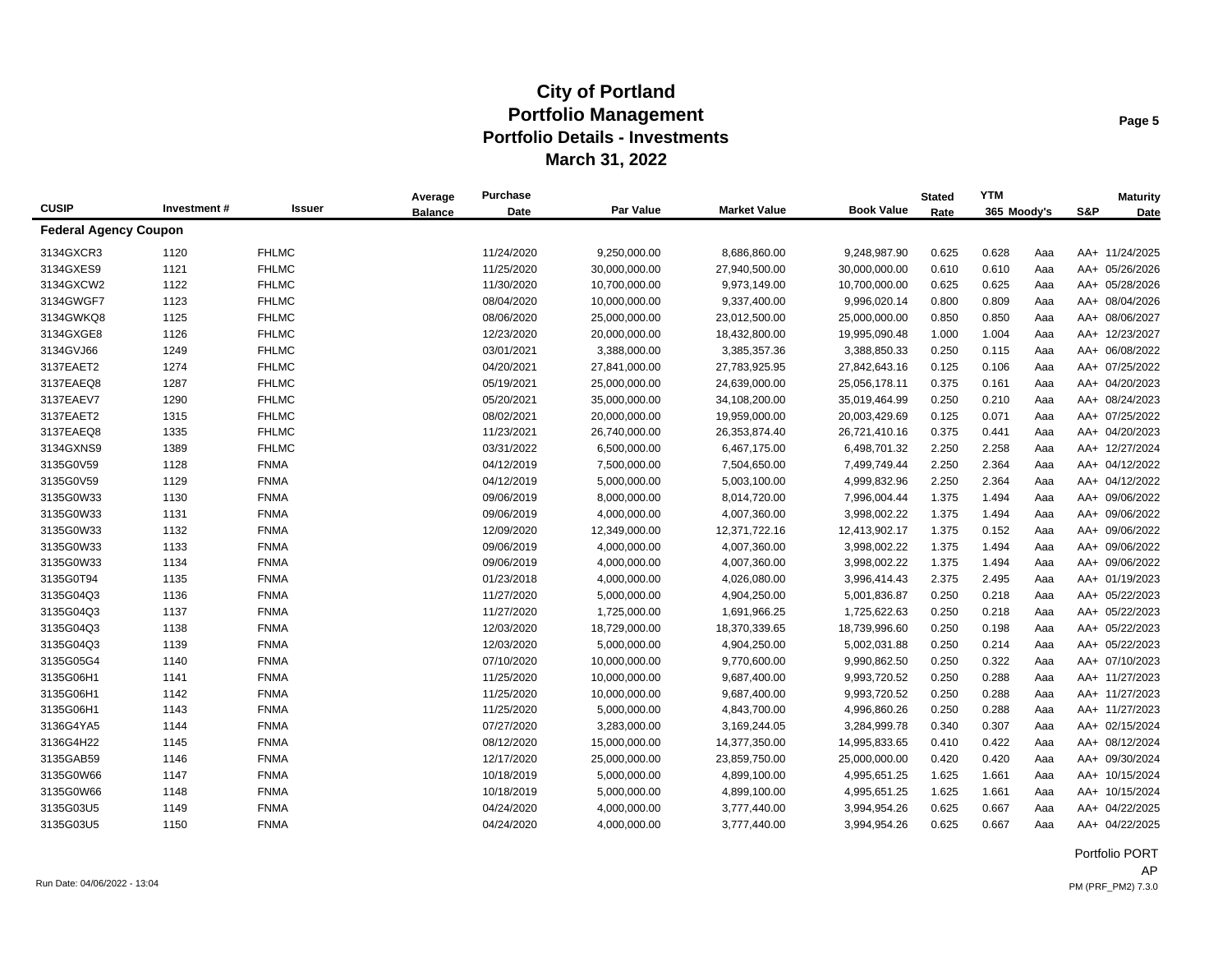|                              |             |                             | Average          | Purchase   |                  |                     |                   | <b>Stated</b> | <b>YTM</b>  |     |     | <b>Maturity</b> |
|------------------------------|-------------|-----------------------------|------------------|------------|------------------|---------------------|-------------------|---------------|-------------|-----|-----|-----------------|
| <b>CUSIP</b>                 | Investment# | <b>Issuer</b>               | <b>Balance</b>   | Date       | Par Value        | <b>Market Value</b> | <b>Book Value</b> | Rate          | 365 Moody's |     | S&P | Date            |
| <b>Federal Agency Coupon</b> |             |                             |                  |            |                  |                     |                   |               |             |     |     |                 |
| 3135G03U5                    | 1151        | <b>FNMA</b>                 |                  | 04/24/2020 | 4,000,000.00     | 3,777,440.00        | 3,994,954.26      | 0.625         | 0.667       | Aaa |     | AA+ 04/22/2025  |
| 3135G03U5                    | 1152        | <b>FNMA</b>                 |                  | 04/24/2020 | 4,000,000.00     | 3,777,440.00        | 3,994,954.26      | 0.625         | 0.667       | Aaa |     | AA+ 04/22/2025  |
| 3135G03U5                    | 1153        | <b>FNMA</b>                 |                  | 04/24/2020 | 4,000,000.00     | 3,777,440.00        | 3,994,954.26      | 0.625         | 0.667       | Aaa |     | AA+ 04/22/2025  |
| 3135G04Z3                    | 1154        | <b>FNMA</b>                 |                  | 06/19/2020 | 15,000,000.00    | 14,058,150.00       | 14,980,036.82     | 0.500         | 0.542       | Aaa |     | AA+ 06/17/2025  |
| 3135G04Z3                    | 1155        | <b>FNMA</b>                 |                  | 06/19/2020 | 5,000,000.00     | 4,686,050.00        | 4,993,345.61      | 0.500         | 0.542       | Aaa |     | AA+ 06/17/2025  |
| 3135G04Z3                    | 1156        | <b>FNMA</b>                 |                  | 06/19/2020 | 5,000,000.00     | 4,686,050.00        | 4,993,345.61      | 0.500         | 0.542       | Aaa |     | AA+ 06/17/2025  |
| 3135G05X7                    | 1158        | <b>FNMA</b>                 |                  | 08/27/2020 | 5,000,000.00     | 4,653,150.00        | 4,984,070.30      | 0.375         | 0.470       | Aaa |     | AA+ 08/25/2025  |
| 3135G05X7                    | 1159        | <b>FNMA</b>                 |                  | 08/27/2020 | 5,000,000.00     | 4,653,150.00        | 4,984,070.30      | 0.375         | 0.470       | Aaa |     | AA+ 08/25/2025  |
| 3135G05X7                    | 1160        | <b>FNMA</b>                 |                  | 08/27/2020 | 5,000,000.00     | 4,653,150.00        | 4,984,070.30      | 0.375         | 0.470       | Aaa |     | AA+ 08/25/2025  |
| 3135G05X7                    | 1161        | <b>FNMA</b>                 |                  | 08/27/2020 | 5,000,000.00     | 4,653,150.00        | 4,984,070.30      | 0.375         | 0.470       | Aaa |     | AA+ 08/25/2025  |
| 3135G06G3                    | 1162        | <b>FNMA</b>                 |                  | 11/12/2020 | 14,000,000.00    | 13,033,720.00       | 13,963,813.08     | 0.500         | 0.573       | Aaa |     | AA+ 11/07/2025  |
| 3135G06G3                    | 1163        | <b>FNMA</b>                 |                  | 11/12/2020 | 5,000,000.00     | 4,654,900.00        | 4,987,076.10      | 0.500         | 0.573       | Aaa |     | AA+ 11/07/2025  |
| 3135G06G3                    | 1164        | <b>FNMA</b>                 |                  | 11/12/2020 | 5,000,000.00     | 4,654,900.00        | 4,987,076.10      | 0.500         | 0.573       | Aaa |     | AA+ 11/07/2025  |
| 3135GA4P3                    | 1165        | <b>FNMA</b>                 |                  | 11/18/2020 | 15,000,000.00    | 14,053,050.00       | 15,000,000.00     | 0.650         | 0.650       | Aaa |     | AA+ 11/18/2025  |
| 3136G4D91                    | 1166        | <b>FNMA</b>                 |                  | 07/30/2020 | 5,000,000.00     | 4,620,450.00        | 5,000,000.00      | 0.750         | 0.750       | Aaa |     | AA+ 07/30/2026  |
| 3136G45U3                    | 1167        | <b>FNMA</b>                 |                  | 10/29/2020 | 7,900,000.00     | 7,287,355.00        | 7,893,828.55      | 0.800         | 0.816       | Aaa |     | AA+ 04/29/2027  |
| 3135G04Z3                    | 1277        | <b>FNMA</b>                 |                  | 04/29/2021 | 25,000,000.00    | 23,430,250.00       | 24,850,139.52     | 0.500         | 0.690       | Aaa |     | AA+ 06/17/2025  |
| 3135G05G4                    | 1293        | <b>FNMA</b>                 |                  | 05/24/2021 | 20,319,000.00    | 19,852,882.14       | 20,334,341.11     | 0.250         | 0.191       | Aaa |     | AA+ 07/10/2023  |
| 3135G05G4                    | 1340        | <b>FNMA</b>                 |                  | 12/06/2021 | 25,000,000.00    | 24,426,500.00       | 24,910,239.11     | 0.250         | 0.533       | Aaa |     | AA+ 07/10/2023  |
| 880591ER9                    | 1168        | <b>TVA</b>                  |                  | 11/27/2020 | 4,311,000.00     | 4,341,651.21        | 4,579,129.70      | 2.875         | 0.324       | Aaa |     | AA+ 09/15/2024  |
| 880591EW8                    | 1169        | <b>TVA</b>                  |                  | 05/11/2020 | 5,000,000.00     | 4,733,650.00        | 4,990,841.02      | 0.750         | 0.810       | Aaa |     | AA+ 05/15/2025  |
| 880591CJ9                    | 1306        | <b>TVA</b>                  |                  | 07/01/2021 | 13,346,000.00    | 15,303,591.28       | 16,154,360.28     | 6.750         | 0.768       | Aaa |     | AA+ 11/01/2025  |
|                              |             | <b>Subtotal and Average</b> | 1,738,295,094.32 |            | 1,742,146,000.00 | 1,687,103,403.11    | 1,746,651,834.47  |               | 0.629       |     |     |                 |
| <b>Treasury Coupon</b>       |             |                             |                  |            |                  |                     |                   |               |             |     |     |                 |
| 91282CAN1                    | 1009        | U.S. Treasury               |                  | 12/09/2020 | 25,000,000.00    | 24,885,750.00       | 24,997,307.02     | 0.125         | 0.147       | Aaa |     | AA+ 09/30/2022  |
| 9128284S6                    | 1010        | U.S. Treasury               |                  | 11/18/2019 | 25,000,000.00    | 25,242,250.00       | 25,314,335.77     | 2.750         | 1.634       | Aaa |     | AA+ 05/31/2023  |
| 9128284S6                    | 1011        | U.S. Treasury               |                  | 12/07/2020 | 25,000,000.00    | 25,242,250.00       | 25,746,153.01     | 2.750         | 0.181       | Aaa |     | AA+ 05/31/2023  |
| 912828ZR4                    | 1245        | U.S. Treasury               |                  | 02/25/2021 | 25,000,000.00    | 24,989,000.00       | 25,001,019.02     | 0.125         | 0.100       | Aaa |     | AA+ 05/31/2022  |
| 912828ZR4                    | 1253        | U.S. Treasury               |                  | 03/08/2021 | 10,000,000.00    | 9,995,600.00        | 10,000,208.80     | 0.125         | 0.112       | Aaa |     | AA+ 05/31/2022  |
| 9128286G0                    | 1262        | U.S. Treasury               |                  | 03/19/2021 | 15,000,000.00    | 15,016,350.00       | 15,580,319.68     | 2.375         | 0.341       | Aaa |     | AA+ 02/29/2024  |
| 912828ZX1                    | 1266        | U.S. Treasury               |                  | 03/26/2021 | 25,000,000.00    | 24,971,750.00       | 25,002,287.83     | 0.125         | 0.088       | Aaa |     | AA+ 06/30/2022  |
| 912828ZX1                    | 1267        | U.S. Treasury               |                  | 03/26/2021 | 5,000,000.00     | 4,994,350.00        | 5,000,419.44      | 0.125         | 0.091       | Aaa |     | AA+ 06/30/2022  |
| 91282CAN1                    | 1271        | U.S. Treasury               |                  | 04/16/2021 | 25,000,000.00    | 24,885,750.00       | 25,001,670.44     | 0.125         | 0.112       | Aaa |     | AA+ 09/30/2022  |
| 91282CAR2                    | 1273        | U.S. Treasury               |                  | 04/19/2021 | 25,000,000.00    | 24,845,750.00       | 24,999,628.56     | 0.125         | 0.128       | Aaa |     | AA+ 10/31/2022  |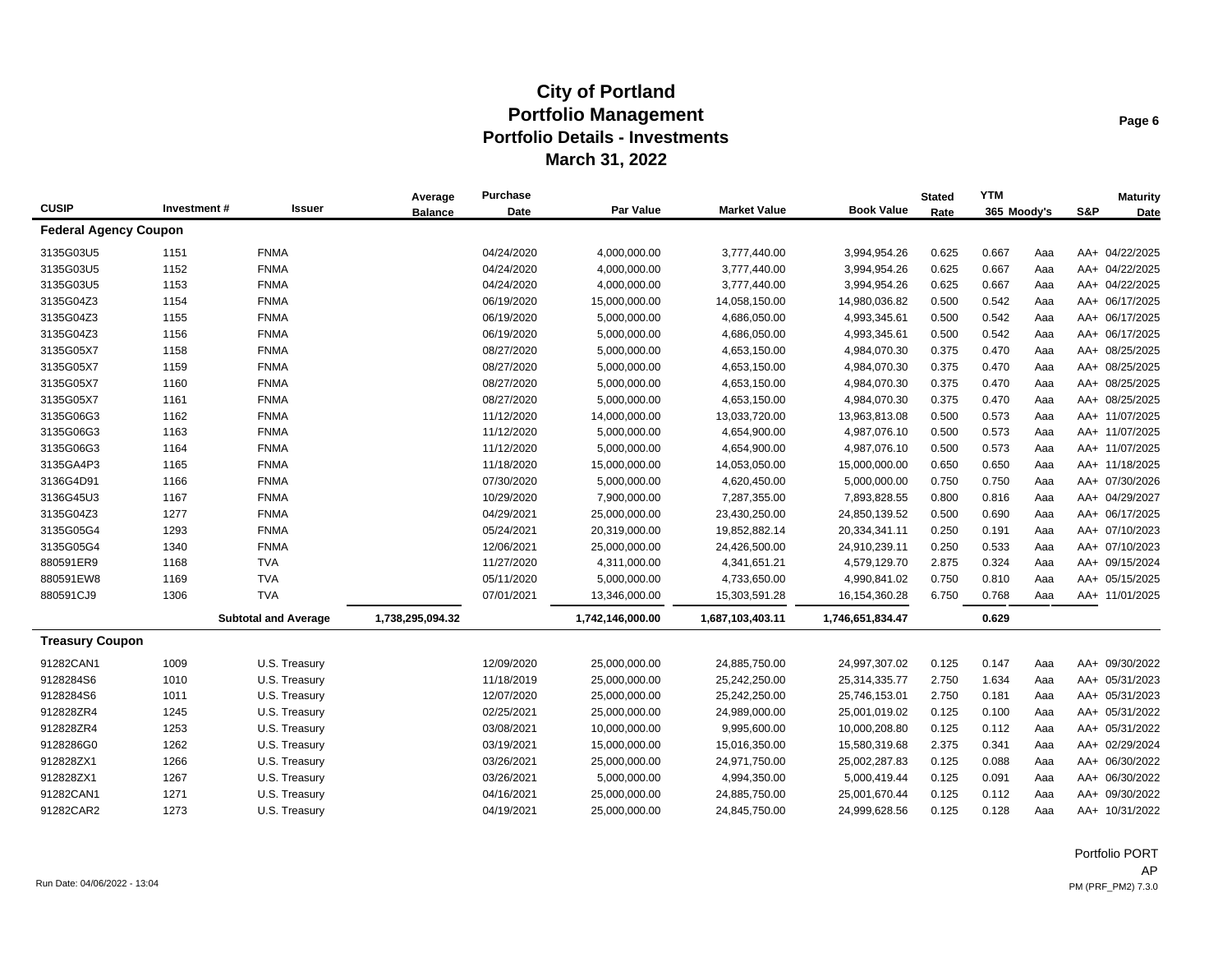|                           |             |                             | Average        | Purchase   |                  |                     |                   | <b>Stated</b> | <b>YTM</b>  |       |     | <b>Maturity</b> |
|---------------------------|-------------|-----------------------------|----------------|------------|------------------|---------------------|-------------------|---------------|-------------|-------|-----|-----------------|
| <b>CUSIP</b>              | Investment# | Issuer                      | <b>Balance</b> | Date       | <b>Par Value</b> | <b>Market Value</b> | <b>Book Value</b> | Rate          | 365 Moody's |       | S&P | Date            |
| <b>Treasury Coupon</b>    |             |                             |                |            |                  |                     |                   |               |             |       |     |                 |
| 912828R69                 | 1278        | U.S. Treasury               |                | 05/06/2021 | 25,000,000.00    | 24,920,000.00       | 25,421,085.99     | 1.625         | 0.175       | Aaa   |     | AA+ 05/31/2023  |
| 91282CBX8                 | 1291        | U.S. Treasury               |                | 05/21/2021 | 10,000,000.00    | 9,823,400.00        | 9,996,977.62      | 0.125         | 0.153       | Aaa   |     | AA+ 04/30/2023  |
| 912828XT2                 | 1296        | U.S. Treasury               |                | 06/08/2021 | 25,000,000.00    | 24,789,000.00       | 25,907,357.61     | 2.000         | 0.315       | Aaa   |     | AA+ 05/31/2024  |
| 912828XT2                 | 1316        | U.S. Treasury               |                | 08/06/2021 | 25,000,000.00    | 24,789,000.00       | 25,886,565.95     | 2.000         | 0.353       | Aaa   |     | AA+ 05/31/2024  |
| 912828XT2                 | 1317        | U.S. Treasury               |                | 08/09/2021 | 25,000,000.00    | 24,789,000.00       | 25,875,606.31     | 2.000         | 0.373       | Aaa   |     | AA+ 05/31/2024  |
| 91282CAK7                 | 1319        | U.S. Treasury               |                | 09/08/2021 | 25,000,000.00    | 24,290,000.00       | 24,964,754.37     | 0.125         | 0.222       | Aaa   |     | AA+ 09/15/2023  |
| 91282CAK7                 | 1322        | U.S. Treasury               |                | 09/24/2021 | 25,000,000.00    | 24,290,000.00       | 24,952,442.36     | 0.125         | 0.256       | Aaa   |     | AA+ 09/15/2023  |
| 912828XT2                 | 1325        | U.S. Treasury               |                | 10/01/2021 | 10,000,000.00    | 9,915,600.00        | 10,334,706.61     | 2.000         | 0.444       | Aaa   |     | AA+ 05/31/2024  |
| 91282CCX7                 | 1326        | U.S. Treasury               |                | 10/14/2021 | 10,000,000.00    | 9,500,400.00        | 9,940,495.41      | 0.375         | 0.620       | Aaa   |     | AA+ 09/15/2024  |
| 91282CCX7                 | 1327        | U.S. Treasury               |                | 10/25/2021 | 15,000,000.00    | 14,250,600.00       | 14,856,498.58     | 0.375         | 0.769       | Aaa   |     | AA+ 09/15/2024  |
| 912828T91                 | 1330        | U.S. Treasury               |                | 11/16/2021 | 10,000,000.00    | 9,916,000.00        | 10,172,340.03     | 1.625         | 0.529       | Aaa   |     | AA+ 10/31/2023  |
| 912828T91                 | 1331        | U.S. Treasury               |                | 11/16/2021 | 10,000,000.00    | 9,916,000.00        | 10,172,972.47     | 1.625         | 0.525       | Aaa   |     | AA+ 10/31/2023  |
| 91282CBU4                 | 1337        | U.S. Treasury               |                | 11/26/2021 | 25,000,000.00    | 24,610,250.00       | 24,931,082.59     | 0.125         | 0.402       | Aaa   |     | AA+ 03/31/2023  |
| 91282CBN0                 | 1339        | U.S. Treasury               |                | 12/03/2021 | 30,000,000.00    | 29,596,800.00       | 29,936,112.07     | 0.125         | 0.359       | Aaa   |     | AA+ 02/28/2023  |
| 912828XT2                 | 1348        | U.S. Treasury               |                | 01/04/2022 | 25,000,000.00    | 24,789,000.00       | 25,595,621.93     | 2.000         | 0.886       | Aaa   |     | AA+ 05/31/2024  |
| 91282CBU4                 | 1349        | U.S. Treasury               |                | 01/04/2022 | 18,500,000.00    | 18,211,585.00       | 18,428,843.20     | 0.125         | 0.512       | Aaa   |     | AA+ 03/31/2023  |
| 912828ZT0                 | 1351        | U.S. Treasury               |                | 01/06/2022 | 25,000,000.00    | 23,267,500.00       | 24,274,989.30     | 0.250         | 1.187       | Aaa   |     | AA+ 05/31/2025  |
| 91282CAK7                 | 1352        | U.S. Treasury               |                | 01/06/2022 | 25,000,000.00    | 24,290,000.00       | 24,761,706.09     | 0.125         | 0.786       | Aaa   |     | AA+ 09/15/2023  |
| 91282CAK7                 | 1353        | U.S. Treasury               |                | 01/07/2022 | 10,000,000.00    | 9,716,000.00        | 9,903,515.63      | 0.125         | 0.794       | Aaa   |     | AA+ 09/15/2023  |
| 9128286R6                 | 1355        | U.S. Treasury               |                | 01/11/2022 | 25,000,000.00    | 24,933,500.00       | 25,637,927.83     | 2.250         | 1.007       | Aaa   |     | AA+ 04/30/2024  |
| 9128286R6                 | 1357        | U.S. Treasury               |                | 01/18/2022 | 25,000,000.00    | 24,933,500.00       | 25,614,777.17     | 2.250         | 1.051       | Aaa   |     | AA+ 04/30/2024  |
| 9128286R6                 | 1358        | U.S. Treasury               |                | 01/18/2022 | 10,000,000.00    | 9,973,400.00        | 10,242,703.34     | 2.250         | 1.066       | Aaa   |     | AA+ 04/30/2024  |
| 91282CCN9                 | 1366        | U.S. Treasury               |                | 01/27/2022 | 10,000,000.00    | 9,748,100.00        | 9,897,045.72      | 0.125         | 0.920       | Aaa   |     | AA+ 07/21/2023  |
| 912828XT2                 | 1379        | U.S. Treasury               |                | 03/21/2022 | 25,000,000.00    | 24,789,000.00       | 24,983,626.14     | 2.000         | 2.031       | Aaa   |     | AA+ 05/31/2024  |
| 91282CCN9                 | 1388        | U.S. Treasury               |                | 03/31/2022 | 20,000,000.00    | 19,496,200.00       | 19,494,811.32     | 0.125         | 2.095       | Aaa   |     | AA+ 07/21/2023  |
|                           |             | <b>Subtotal and Average</b> | 722,049,461.25 |            | 693,500,000.00   | 684,612,635.00      | 698,827,915.21    |               | 0.599       |       |     |                 |
| <b>Treasury Discounts</b> |             |                             |                |            |                  |                     |                   |               |             |       |     |                 |
| 912796J42                 | 1359        | U.S. Treasury               |                | 01/19/2022 | 20,000,000.00    | 19,982,400.00       | 19,989,229.11     | 0.255         | 0.263       | $P-1$ |     | A-1+ 06/16/2022 |
|                           |             | <b>Subtotal and Average</b> | 19,987,103.28  |            | 20,000,000.00    | 19,982,400.00       | 19,989,229.11     |               | 0.263       |       |     |                 |
| <b>Municipal Bonds</b>    |             |                             |                |            |                  |                     |                   |               |             |       |     |                 |
| 625506QN3                 | 1230        | County of Multnomah, OR     |                | 01/28/2021 | 25,000,000.00    | 23,424,000.00       | 25,025,448.56     | 0.500         | 0.468       | Aaa   |     | AAA 06/15/2025  |
| 68609TWW4                 | 1171        | State of Oregon             |                | 10/07/2020 | 3,500,000.00     | 3,343,865.00        | 3,530,893.74      | 0.795         | 0.450       | Aa1   |     | AA+ 11/01/2024  |
| 68609TL89                 | 1256        | State of Oregon             |                | 03/30/2021 | 500,000.00       | 473,755.00          | 500,000.00        | 0.874         | 0.874       | Aa1   |     | AA+ 05/01/2025  |
|                           |             |                             |                |            |                  |                     |                   |               |             |       |     |                 |

Portfolio PORT AP Run Date: 04/06/2022 - 13:04 PM (PRF\_PM2) 7.3.0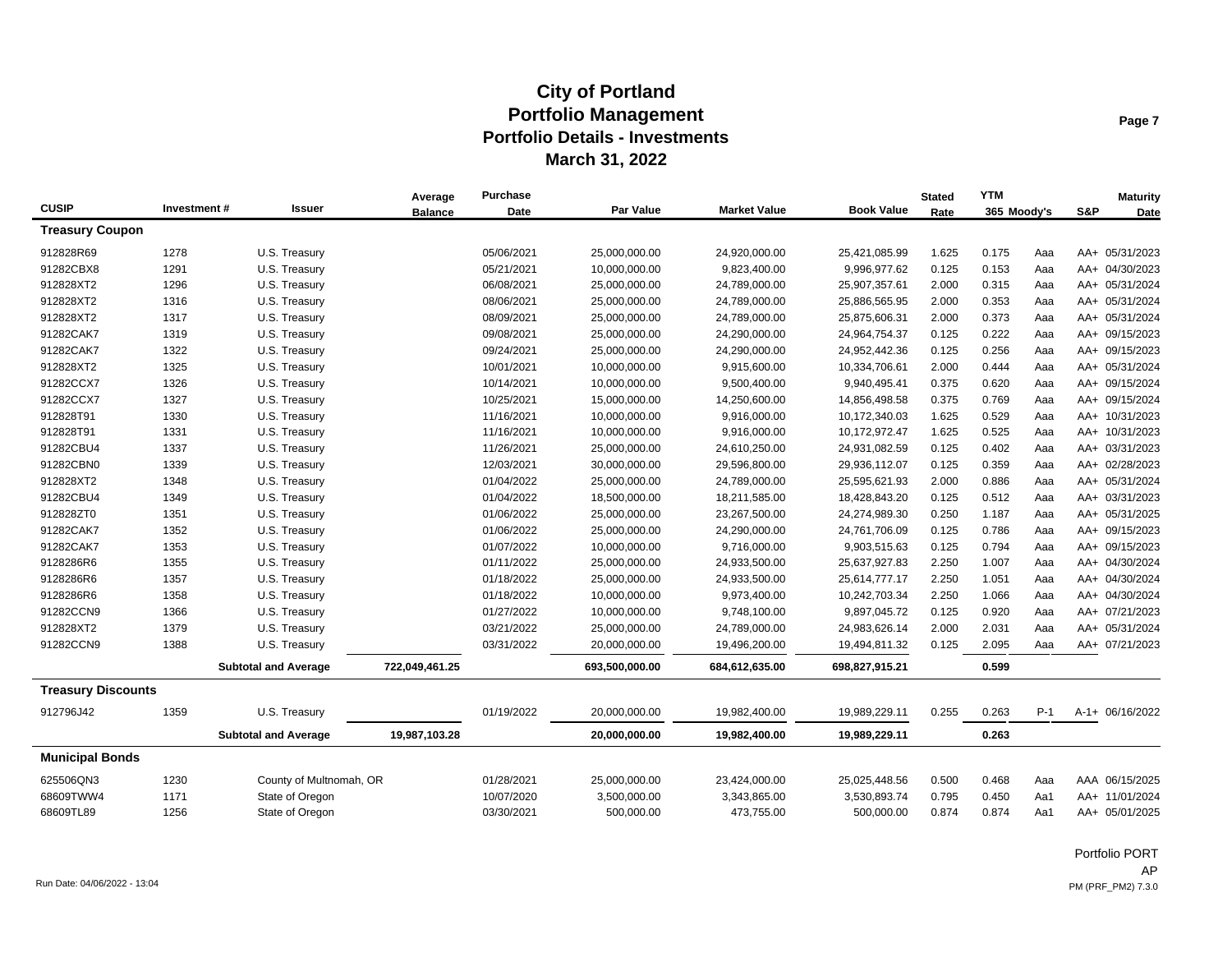|                                       |             |                             | Average          | <b>Purchase</b> |                  |                     |                   | <b>Stated</b> | <b>YTM</b>  |     |     | <b>Maturity</b> |
|---------------------------------------|-------------|-----------------------------|------------------|-----------------|------------------|---------------------|-------------------|---------------|-------------|-----|-----|-----------------|
| <b>CUSIP</b>                          | Investment# | <b>Issuer</b>               | <b>Balance</b>   | Date            | <b>Par Value</b> | <b>Market Value</b> | <b>Book Value</b> | Rate          | 365 Moody's |     | S&P | Date            |
| <b>Municipal Bonds</b>                |             |                             |                  |                 |                  |                     |                   |               |             |     |     |                 |
| 68609TL71                             | 1257        | State of Oregon             |                  | 03/30/2021      | 500,000.00       | 479,425.00          | 500,000.00        | 0.434         | 0.434       | Aa1 |     | AA+ 05/01/2024  |
| 68609TL63                             | 1258        | State of Oregon             |                  | 03/30/2021      | 650,000.00       | 638,917.50          | 650,000.00        | 0.201         | 0.201       | Aa1 |     | AA+ 05/01/2023  |
| 68609TN53                             | 1259        | State of Oregon             |                  | 03/30/2021      | 2,450,000.00     | 2,407,468.00        | 2,450,000.00      | 0.201         | 0.201       | Aa1 |     | AA+ 05/01/2023  |
| 68609TN61                             | 1260        | State of Oregon             |                  | 03/30/2021      | 1,525,000.00     | 1,460,751.75        | 1,525,000.00      | 0.434         | 0.434       | Aa1 |     | AA+ 05/01/2024  |
| 68609TN79                             | 1261        | State of Oregon             |                  | 03/30/2021      | 1,220,000.00     | 1,155,266.80        | 1,220,000.00      | 0.874         | 0.874       | Aa1 |     | AA+ 05/01/2025  |
| 68609TWD6                             | 1276        | State of Oregon             |                  | 04/27/2021      | 2,000,000.00     | 1,896,260.00        | 2,016,142.66      | 0.895         | 0.629       | Aa1 |     | AA+ 05/01/2025  |
| 686053CP2                             | 1336        | Oregon School Boards Assc   |                  | 11/26/2021      | 11,250,000.00    | 11,932,650.00       | 12,400,713.72     | 5.630         | 1.006       | Aa2 |     | AA 06/30/2024   |
| 73474TAM2                             | 1270        | Port of Morrow Trans Rev    |                  | 04/15/2021      | 1,000,000.00     | 1,001,680.00        | 1,006,411.29      | 1.809         | 0.266       | Aa2 |     | 09/01/2022      |
|                                       |             | <b>Subtotal and Average</b> | 50,846,235.40    |                 | 49,595,000.00    | 48,214,039.05       | 50,824,609.97     |               | 0.596       |     |     |                 |
| <b>Treasury &amp; Agency Variable</b> |             |                             |                  |                 |                  |                     |                   |               |             |     |     |                 |
| 3132X0CL3                             | 1187        | <b>FAMCA</b>                |                  | 09/13/2018      | 2,250,000.00     | 2,252,520.00        | 2,250,000.00      | 0.363         | 1.173       |     |     | 10/13/2022      |
| 3133EKMB9                             | 1200        | <b>FFCB</b>                 |                  | 05/20/2019      | 7,000,000.00     | 7,003,360.00        | 7,000,000.00      | 0.440         | 1.060       | Aaa |     | AA+ 05/20/2022  |
| 3133EKMB9                             | 1201        | <b>FFCB</b>                 |                  | 05/20/2019      | 6,000,000.00     | 6,002,880.00        | 6,000,000.00      | 0.440         | 1.060       | Aaa |     | AA+ 05/20/2022  |
| 3133EKMB9                             | 1202        | <b>FFCB</b>                 |                  | 05/20/2019      | 6,000,000.00     | 6,002,880.00        | 6,000,000.00      | 0.440         | 1.060       | Aaa |     | AA+ 05/20/2022  |
| 3133EKMB9                             | 1203        | <b>FFCB</b>                 |                  | 05/20/2019      | 6,000,000.00     | 6,002,880.00        | 6,000,000.00      | 0.440         | 1.060       | Aaa |     | AA+ 05/20/2022  |
| 3133EKJ56                             | 1204        | <b>FFCB</b>                 |                  | 08/30/2019      | 10,000,000.00    | 10,013,300.00       | 10,000,000.00     | 0.400         | 0.828       | Aaa |     | AA+ 08/30/2022  |
| 3133EKJ56                             | 1205        | <b>FFCB</b>                 |                  | 01/31/2020      | 20,000,000.00    | 20,026,600.00       | 20,011,438.81     | 0.400         | 0.550       | Aaa |     | AA+ 08/30/2022  |
| 3133EMAW2                             | 1206        | <b>FFCB</b>                 |                  | 09/25/2020      | 10,000,000.00    | 10,004,600.00       | 9,999,759.62      | 0.180         | 0.188       | Aaa |     | AA+ 09/23/2022  |
| 3133EK6V3                             | 1207        | <b>FFCB</b>                 |                  | 05/01/2020      | 4,900,000.00     | 4,908,330.00        | 4,897,917.12      | 0.360         | 0.457       | Aaa |     | AA+ 11/07/2022  |
| 3133EK6W1                             | 1208        | <b>FFCB</b>                 |                  | 11/07/2019      | 5,000,000.00     | 5,015,900.00        | 5,000,000.00      | 0.660         | 0.845       | Aaa |     | AA+ 11/07/2022  |
| 3133EK6W1                             | 1209        | <b>FFCB</b>                 |                  | 11/07/2019      | 8,000,000.00     | 8,025,440.00        | 8,000,000.00      | 0.660         | 0.845       | Aaa |     | AA+ 11/07/2022  |
| 3133EKNJ1                             | 1211        | <b>FFCB</b>                 |                  | 05/30/2019      | 25,000,000.00    | 25,110,250.00       | 25,000,000.00     | 0.470         | 0.975       | Aaa |     | AA+ 05/30/2023  |
| 3133EMQF2                             | 1239        | <b>FFCB</b>                 |                  | 02/09/2021      | 25,000,000.00    | 25,000,750.00       | 25,000,000.00     | 0.075         | 0.067       | Aaa |     | AA+ 06/08/2022  |
| 912828ZK9                             | 1234        | U.S. Treasury               |                  | 01/21/2021      | 25,000,000.00    | 25,004,500.00       | 25,001,690.16     | 0.354         | 0.122       | Aaa |     | AA+ 04/30/2022  |
|                                       |             | <b>Subtotal and Average</b> | 185,001,363.28   |                 | 160,150,000.00   | 160,374,190.00      | 160,160,805.71    |               | 0.578       |     |     |                 |
|                                       |             | <b>Total and Average</b>    | 3,063,497,331.59 |                 | 2,978,204,748.22 | 2,912,863,974.84    | 2,991,413,896.43  |               | 0.671       |     |     |                 |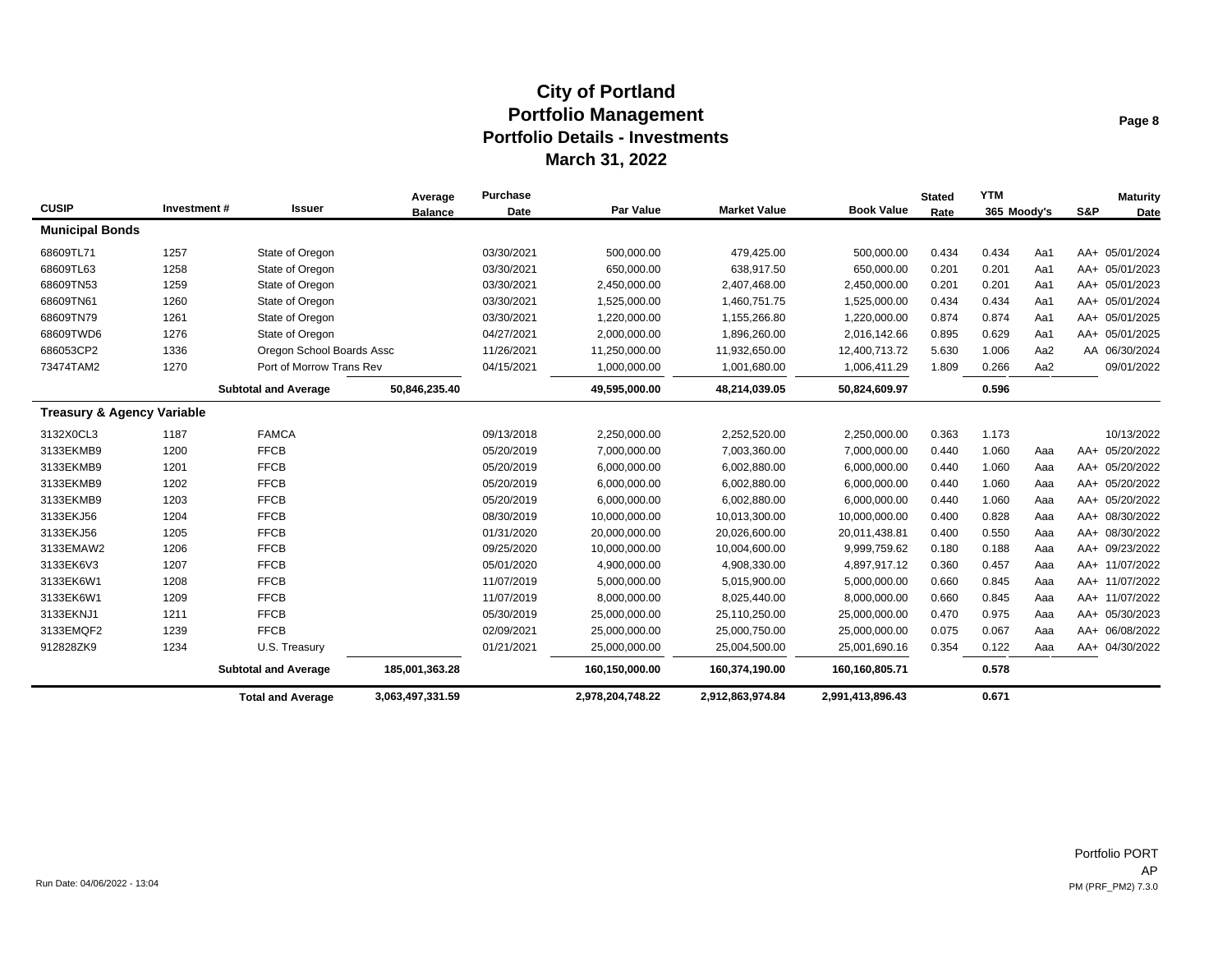|                                |             |                                   | Average          | Purchase |                  |                     |                   | <b>Stated</b> | <b>YTM</b>  |     |
|--------------------------------|-------------|-----------------------------------|------------------|----------|------------------|---------------------|-------------------|---------------|-------------|-----|
| <b>CUSIP</b>                   | Investment# | Issuer                            | <b>Balance</b>   | Date     | <b>Par Value</b> | <b>Market Value</b> | <b>Book Value</b> | Rate          | 365 Moodv's | S&P |
| <b>Demand Deposit Accounts</b> |             |                                   |                  |          |                  |                     |                   |               |             |     |
| SYS1225                        | 1225        | Key Bank                          |                  |          | 120,973.27       | 120.973.27          | 120.973.27        | 0.500         | 0.500       |     |
| SYS1227                        | 1227        | US Bank                           |                  |          | 3,198,571.74     | 3,198,571.74        | 3,198,571.74      | 0.160         | 0.160       |     |
| SYS1226                        | 1226        | Wells Fargo                       |                  |          | 45,964,346.90    | 45,964,346.90       | 45,964,346.90     | 0.100         | 0.100       |     |
|                                |             | <b>Average Balance</b>            | 0.00             |          |                  |                     |                   |               |             |     |
|                                |             | <b>Total Cash and Investments</b> | 3,063,497,331.59 |          | 3,027,488,640.13 | 2,962,147,866.75    | 3,040,697,788.34  |               | 0.671       |     |